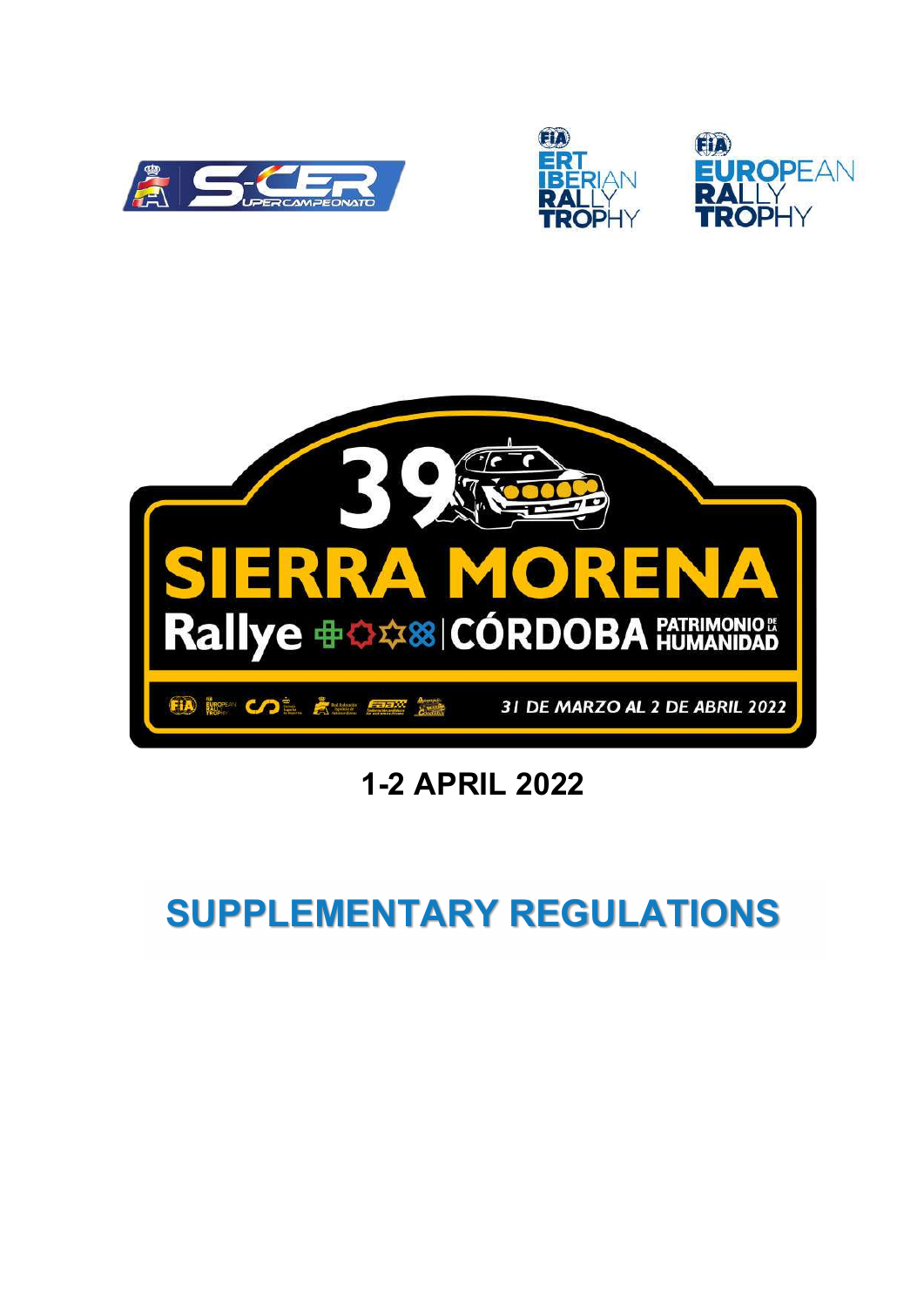

## **INDEX**

| Art. 1.  |  |
|----------|--|
| Art. 1.1 |  |
| Art. 1.2 |  |
| Art. 1.3 |  |
| Art. 2.  |  |
| Art. 2.1 |  |
| Art. 2.2 |  |
| Art. 2.3 |  |
| Art. 2.4 |  |
| Art. 2.5 |  |
| Art. 2.6 |  |
| Art. 2.7 |  |
| Art. 2.8 |  |
| Art. 3.  |  |
| Art. 4.  |  |
| Art. 4.1 |  |
| Art. 4.2 |  |
| Art. 4.3 |  |
| Art. 4.4 |  |
| Art. 4.5 |  |
| Art. 4.6 |  |
| Art. 5.  |  |
| Art. 6.  |  |
| Art. 6.1 |  |
| Art. 6.2 |  |
| Art. 6.3 |  |
| Art. 7.  |  |
|          |  |
| Art. 7.2 |  |
| Art. 7.3 |  |
| Art. 7.4 |  |
| Art. 7.5 |  |
| Art. 8.  |  |
| Art. 8.1 |  |
| Art. 8.2 |  |
| Art. 8.3 |  |
| Art. 8.4 |  |
| Art. 9.  |  |
| Art. 9.1 |  |
|          |  |

**Rally Sierra Morena - Supplementary Regulations** 

**Región Europea del<br>DEPORTE** 

Updated on 28/03/2022 - Page 1/24







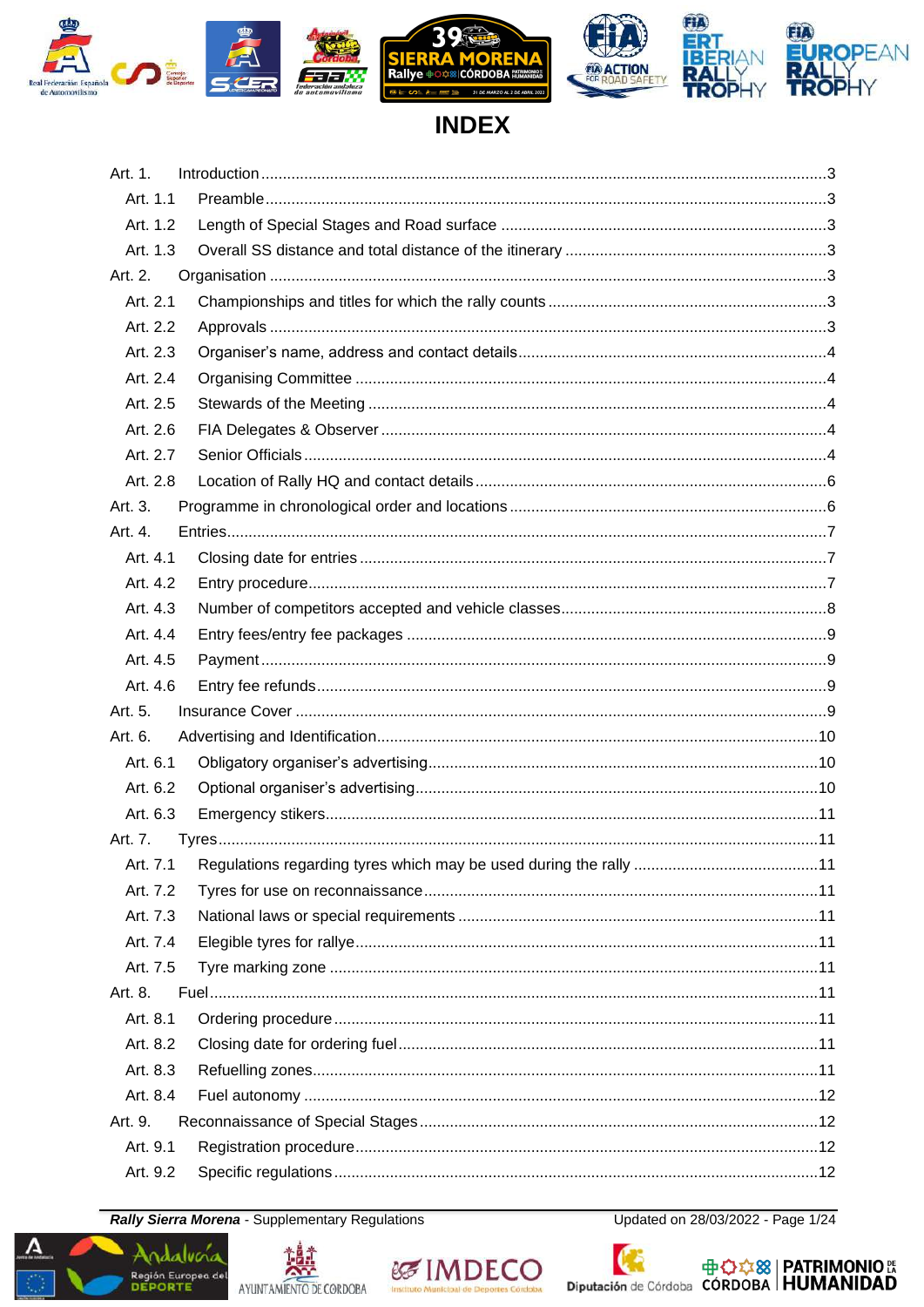



| Art. 9.3  |  |
|-----------|--|
| Art. 10.  |  |
|           |  |
|           |  |
|           |  |
|           |  |
| Art. 11.2 |  |
|           |  |
|           |  |
| Art. 11.5 |  |
|           |  |
|           |  |
|           |  |
|           |  |
|           |  |
|           |  |
|           |  |
|           |  |
|           |  |
|           |  |
|           |  |
| Art. 13.  |  |
| Art. 14.  |  |
| Art. 15.  |  |
|           |  |
|           |  |
|           |  |
|           |  |

| Appendix 1        | <b>Itinerary</b>                                                                               |
|-------------------|------------------------------------------------------------------------------------------------|
| <b>Appendix 2</b> | Reconnaissance schedule                                                                        |
| Appendix 3        | Names and photographs of CROs and their schedules                                              |
| <b>Appendix 4</b> | Decals and positioning of supplementary advertising                                            |
| <b>Appendix 5</b> | Extract from FIA Appendix L relating to overalls, helmets and any other<br>safety requirements |
| Appendix 6        | <b>Qualifying Stage</b>                                                                        |
| <b>Appendix 7</b> | <b>Shakedown</b>                                                                               |
| <b>Appendix 8</b> | <b>Power Stage</b>                                                                             |
| Appendix 9        | <b>Ouvreurs</b>                                                                                |
|                   |                                                                                                |

**Rally Sierra Morena - Supplementary Regulations** 









中<del>章章 33</del> PATRIMONIO Exputación de Córdoba CÓRDOBA HUMANIDAD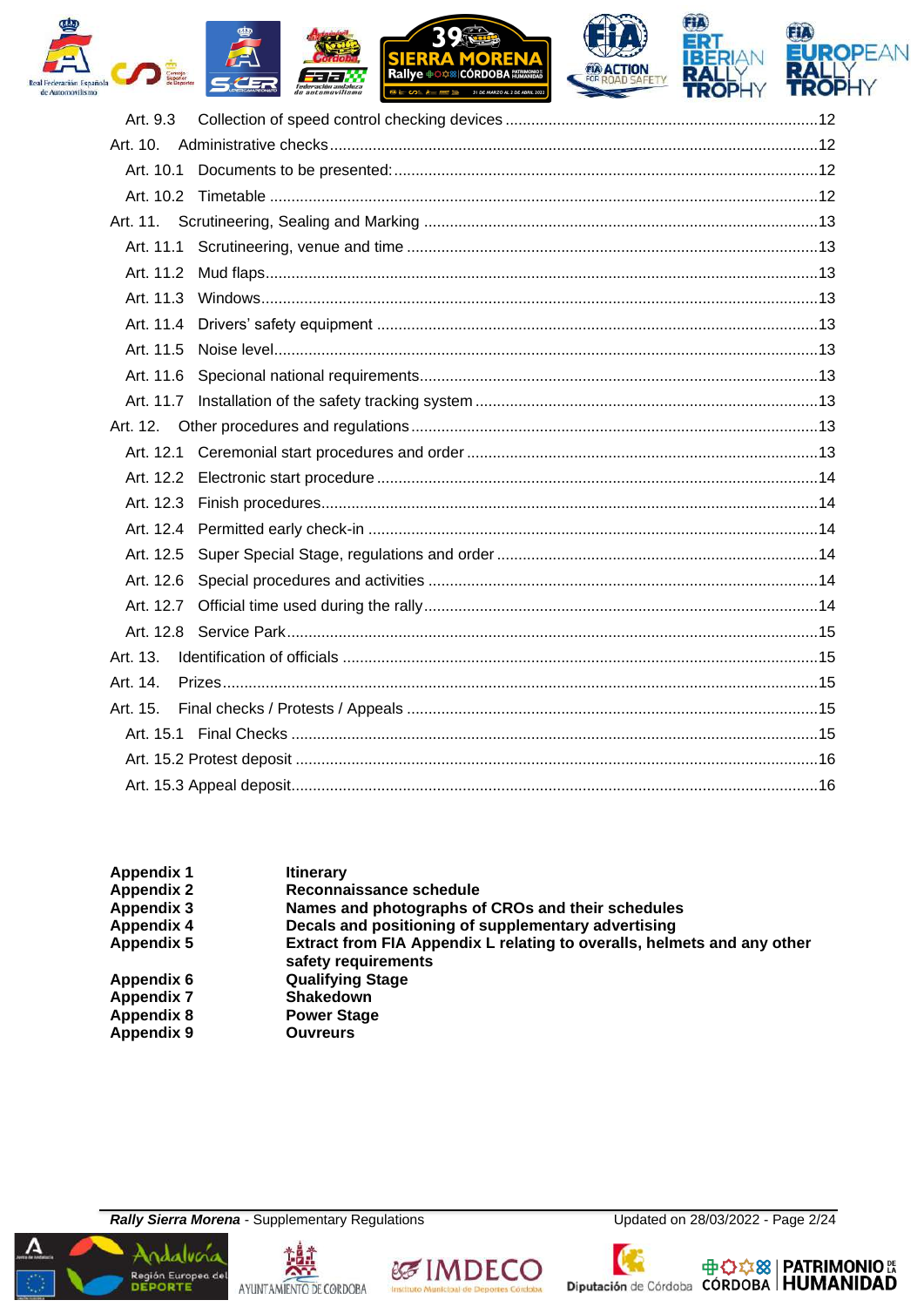

#### <span id="page-3-0"></span>**Art. 1. Introduction**

| Name of the event: | 39 Rallye Sierra Morena – Córdoba Patrimonio de la Humanidad |
|--------------------|--------------------------------------------------------------|
| Date of the event: | 1-2 April 2022                                               |

#### <span id="page-3-1"></span>**Art. 1.1 Preamble**

This rally will be run in compliance with the FIA International Sporting Code (ISC) including appendices, the FIA Regional Rally Sporting Regulations including appendices, the ASN Rally Regulations (only when related to national cars) the WADA/NADA Codes, and the FIA Anti-Doping Regulations, as amended from time to time. The National Road Traffic Regulations shall apply. Unless provided otherwise by these Supplementary Regulations, the provisions of the above Rules and Regulations shall apply.

Any modifications, amendments and/or additions to the Rules and Regulations shall be made in the form of numbered and dated bulletins. Additional information will be published in the Rally Guide. All FIA regulations can be found at<https://www.fia.com/regulations> .

The national Sports Regulation for Spain can be found on the RFEDA website: www.rfeda.es

The various documents will be written in English and Spanish*.* In case of any discrepancy the English text will be binding.

#### <span id="page-3-2"></span>**Art. 1.2 Length of Special Stages and Road surface**

| Leg 1: Asphalt | 70,15  | km |
|----------------|--------|----|
| Leg 2: Asphalt | 107,27 | km |

#### <span id="page-3-3"></span>**Art. 1.3 Overall SS distance and total distance of the itinerary**

| Number of Legs                   | 2      |    |
|----------------------------------|--------|----|
| <b>Number of Sections</b>        | 5      |    |
| Number of Special Stages         | 12     |    |
| Total distance of the itinerary  | 543.54 | km |
| Overall length of Special Stages | 177.42 | km |

#### <span id="page-3-4"></span>**Art. 2. Organisation**

#### <span id="page-3-5"></span>**Art. 2.1 Championships and titles for which the rally counts**

FIA European Rally Trophy for Drivers and Co-Drivers **–** *Iberian Rally Trophy (ERT)* FIA ERT3 Trophy for Drivers and Co-Drivers FIA ERT4 Trophy for Drivers and Co-Drivers FIA Junior ERT4 for Drivers Super Championship Spanish Rally (S-CER) Andalucia Asphalt Regional Rally Championship

Renault Clío Trophy Spain Beka Rally Team Spain Dacia Sandero Cup Beka U24

#### <span id="page-3-6"></span>**Art. 2.2 Approvals**

|                                             | <b>Rally Sierra Morena - Supplementary Regulations</b> |              | Updated on 28/03/2022 - Page 3/24 |
|---------------------------------------------|--------------------------------------------------------|--------------|-----------------------------------|
| <b>FIA VISA</b><br>Visa No.:                | [01ERTIB/280322]                                       | Issued on:   | 28/03/2022                        |
| ASN registration number / Visa<br>Visa No.: | 22002-ERT                                              | Approved on: | 25/01/2022                        |









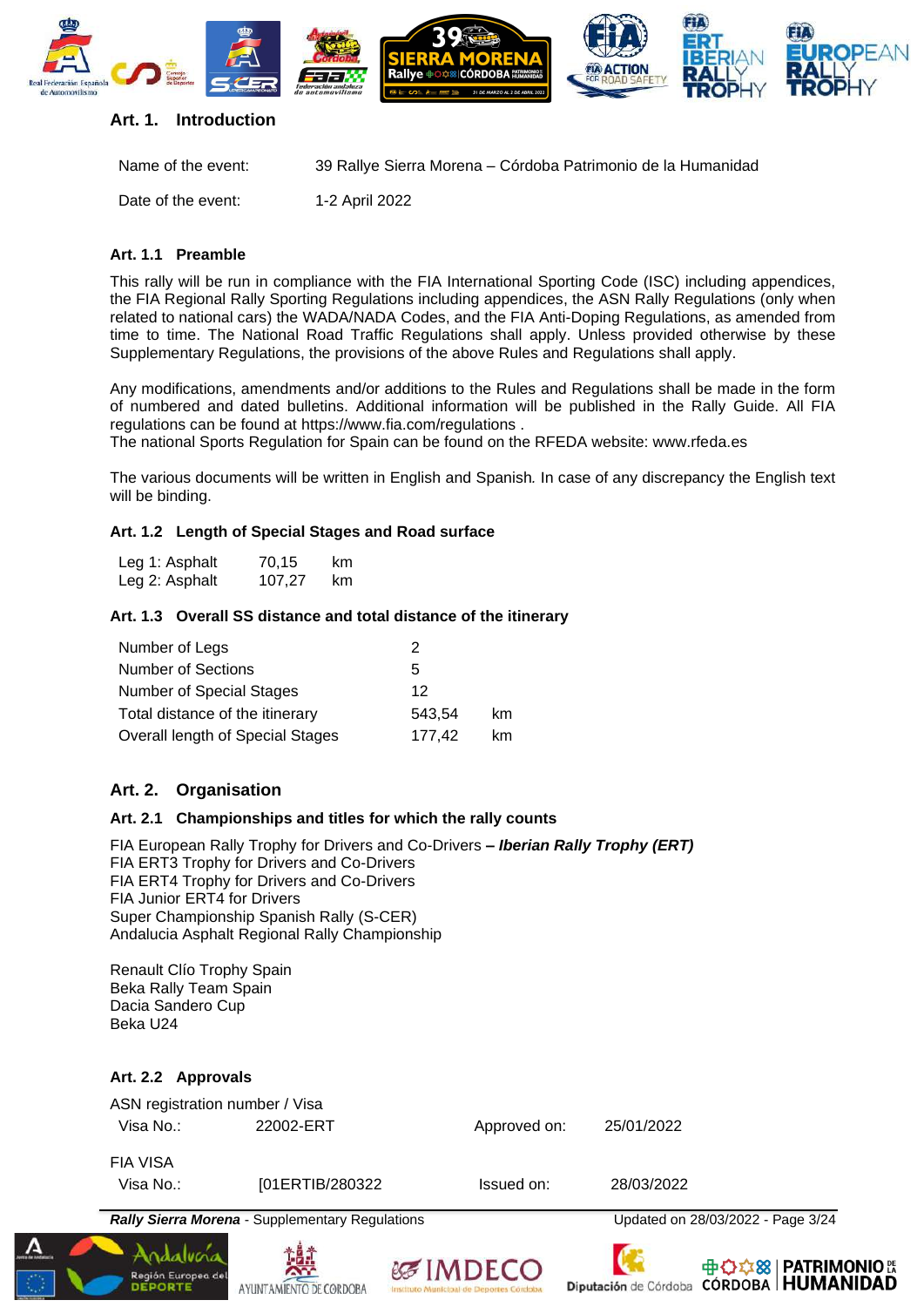

#### <span id="page-4-0"></span>**Art. 2.3 Organiser's name, address and contact details**

| Organiser:                  | Automóvil Club de Córdoba             |
|-----------------------------|---------------------------------------|
| Organiser's representative: | Manuel Muñoz Romero                   |
| Street/P.O. Box:            | Carretera de Castro 42, portal 1, 2°2 |
| Post code/city:             | 14009 / Córdoba                       |
| Phone:                      | +34 638 984 610                       |
| E-mail:                     | organizacion@rallyesierramorena.com   |

#### <span id="page-4-1"></span>**Art. 2.4 Organising Committee**

| Manuel Muñoz Romero           |
|-------------------------------|
| Miguel Pérez Parras           |
| Javier Criado Guzmán          |
| Eva María Pareja Marín        |
| Juan Francisco Molina Perales |
|                               |

#### <span id="page-4-2"></span>**Art. 2.5 Stewards of the Meeting (ERT)**

|                                     | <b>Name</b>          | License no. |
|-------------------------------------|----------------------|-------------|
| Stewards of the Meeting (Chairman): | Mauro Furlanetto     |             |
| 2 <sup>nd</sup> FIA Steward         | Ludo Peeters         |             |
| <b>ASN Steward</b>                  | TBA                  |             |
| Secretary                           | Sonia Martínez Marín |             |

#### <span id="page-4-3"></span>**Art. 2.6 FIA Delegates & Observer**

|                 | Name            | License no. |
|-----------------|-----------------|-------------|
| FIA<br>Observer | Peeters<br>Ludo |             |

#### **Art. 2.6.1 RFEDA Delegates & Observer**

|                                           | Name                           | License no. |
|-------------------------------------------|--------------------------------|-------------|
| <b>RFEDA Observer</b>                     | Francisco José Naranjo Santana |             |
| <b>RFEDA Safety Delegate</b>              | Angel Esteve Bernabeu          |             |
| <b>RFEDA Technical Delegate</b>           | Manel Lloret Pascual           |             |
| <b>RFEDA Assistant Technical Delegate</b> | Angel Quintana Santiago        |             |

#### <span id="page-4-4"></span>**Art. 2.7 Senior Officials**

|                                       | Name                                  | License no. |
|---------------------------------------|---------------------------------------|-------------|
| Event Director:                       | José Francisco Parra Jurado           |             |
| Clerk of the Course:                  | José Francisco Parra Jurado           |             |
| Deputy Clerk of the Course:           | Marcos Cerezo                         |             |
| Deputy Clerk of the Course:           | Francisco García Galera               |             |
| Deputy Clerk of the Course:           | Carlos Chamorro Pérez                 |             |
| Deputy Clerk of the Course in Stages: | José Antonio Canovaca del Río         |             |
| Secretary of the Event:               | José Antonio Carrillo Haro            |             |
| Deputy Secretary of the Event:        | M <sup>a</sup> del Carmen Brome Gener |             |
| Secretary of the Stewards:            | Sonia Martínez Marín                  |             |
| <b>Chief Safety Officer:</b>          | Javier Criado Guzmán                  |             |
| Deputy Chief Safety Officer:          | Miguel Pérez Parras                   |             |
| Scrutineers (Chief Scrutineer):       | Isidro Povedano Moral                 |             |

**Rally Sierra Morena** - Supplementary Regulations Updated on 28/03/2022 - Page 4/24









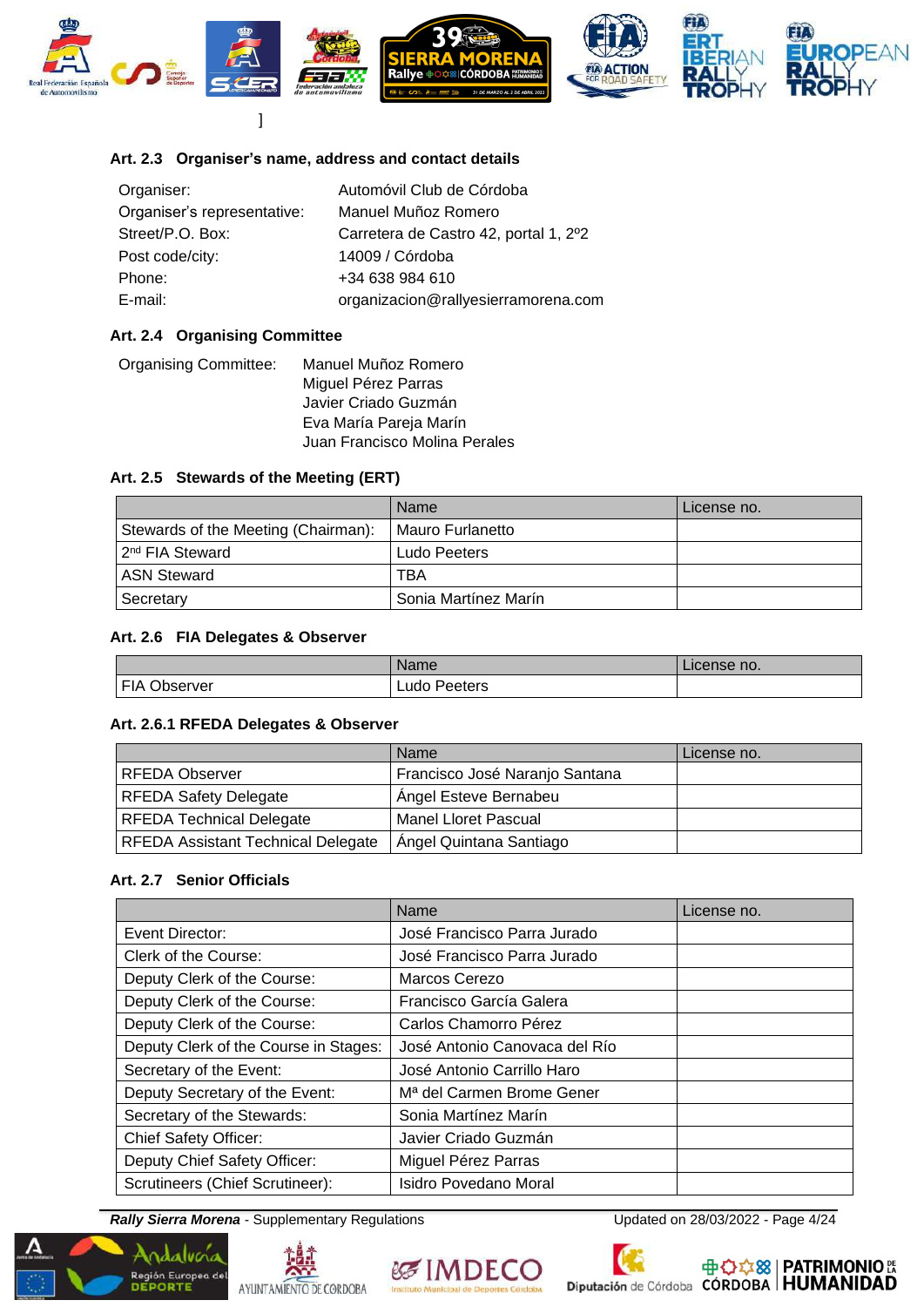

| Chief Medical Officer (CMO):          | Patricio Benigno Asensio      |
|---------------------------------------|-------------------------------|
| Timekeeping (Chief Timekeeper):       | José Francisco Gil Muñiz      |
| Competitors' Relations Officer (CRO): | <b>Teresa Sobrino Alvarez</b> |
| Competitors' Relations Officer (CRO): | Antonio Pérez Peralvarez      |
| Press Officer:                        | lan Montgomery                |
| Special Stage Chief                   | Javier Ruiz de Azúa           |
| <b>Special Stage Chief</b>            | Rafael Madueño Montenegro     |
| Special Stage Chief                   | Andrés González Sánchez       |
| <b>Special Stage Chief</b>            | Francisco Luis Lopez Carrasco |
| Special Stage Chief Safety            | Antonio Sánchez Habas         |
| Special Stage Chief Safety            | Antonio Ruíz Jiménez          |
| Deputy Special Stage Chief            | Adrián Santos Zurita          |
| Deputy Special Stage Chief            | Luis García Torres            |
| <b>GPS Officier</b>                   | <b>ALKAMEL SYSTEM</b>         |
| <b>Chief Parcs</b>                    | José Valero Ortiz             |
| <b>Chief Refuelling</b>               | Marta Sánchez Pérez           |
| <b>Chief Service Park</b>             | Antonio Torrecillas Castillo  |

**Rally Sierra Morena** - Supplementary Regulations Updated on 28/03/2022 - Page 5/24











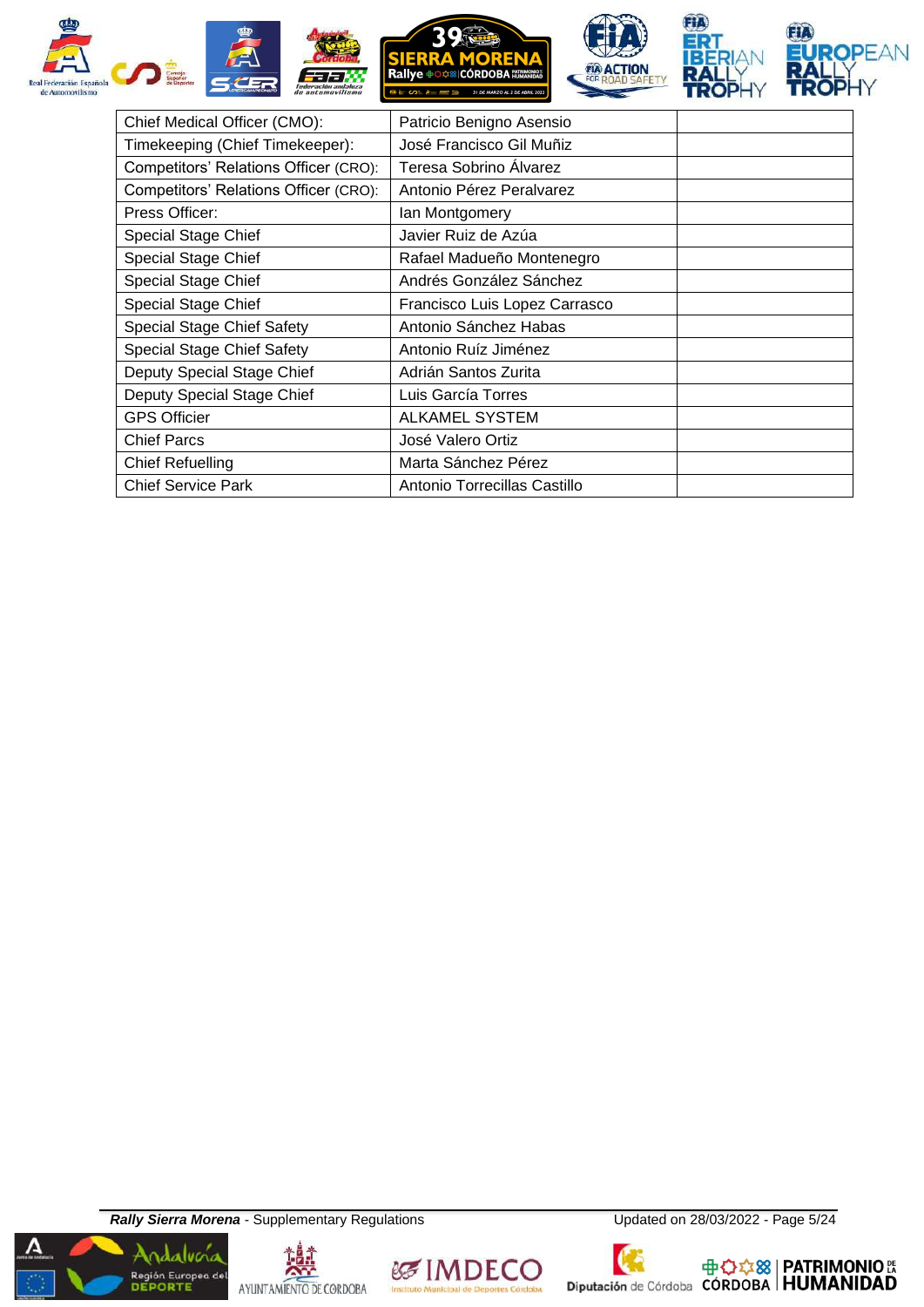









#### <span id="page-6-0"></span>**Art. 2.8 Location of Rally HQ and contact details**

| Name:            | Football Stadium "El Arcángel" N37°52'23" W4°45'52" |  |
|------------------|-----------------------------------------------------|--|
| Street:          | José Ramón García Fernández s/n                     |  |
| Post code, city: | 14009 / Córdoba                                     |  |
| Phone and fax:   | +34 638 984 610                                     |  |
| E-mail           | organizacion@rallyesierramorena.com                 |  |

#### **Art. 2.8.1 Location of Auxiliar Rally HQ**

| Name:   | Stall Ferial Center "El Arenal" N37°52'11" W4°45'51" |  |
|---------|------------------------------------------------------|--|
| Street: | José Ramón García Fernández s/n                      |  |
|         | Post code, city: 14009 / Córdoba                     |  |

Rally's HQ in operation:

| Wednesday 30 March from 09:00 to 22:00 |                              |  |  |
|----------------------------------------|------------------------------|--|--|
| Thursday                               | 31 March from 08:00 to 22:00 |  |  |
| Friday                                 | 1 April from 08:00 to 00:00  |  |  |
| Saturday                               | 2 April from 08:00 to 00:00  |  |  |

Service parc in operation: from Wednesday 30 at 16:00 to Saturday 2 at 23:00

There is only Digital Notice Board (DNB): *www.rallyesierramorena.com*

## <span id="page-6-1"></span>**Art. 3. Programme in chronological order and locations**

| <b>Time</b>                  | <b>Activity</b>                                                                      | <b>Location</b>             |  |
|------------------------------|--------------------------------------------------------------------------------------|-----------------------------|--|
| <b>Before Rally Week</b>     |                                                                                      |                             |  |
| Wednesday 2th February       |                                                                                      |                             |  |
| 20:00                        | Publishing of the Supplementary regulations and Entry form                           | www.rallyesierramorena.com  |  |
| Wednesday 23th February      |                                                                                      |                             |  |
| 20:00                        | <b>Issuing of Maps</b>                                                               | www.rallyesierramorena.com  |  |
| Wednesday 2th March          |                                                                                      |                             |  |
| 20:00                        | Issuing of Road Book and Rally guide                                                 | www.rallyesierramorena.com  |  |
| Friday 18th March            |                                                                                      |                             |  |
| 20:00                        | <b>Closing entries</b>                                                               |                             |  |
| Wednesday 23th March         |                                                                                      |                             |  |
| 20:00                        | Publication of Entry list                                                            | <b>Digital Notice Board</b> |  |
| Friday 25th March            |                                                                                      |                             |  |
| 20:00                        | Closing entries for Shakedown                                                        |                             |  |
| Saturday 26th March          |                                                                                      |                             |  |
| 09:00-12:00                  | Collection<br><b>Documents</b><br>Tracker<br>and<br>systems<br>for<br>Reconnaissance | Auxiliar HQ El Arenal       |  |
| 11:00-21:00                  | Reconnaissance first option                                                          | <b>Recce Schedule</b>       |  |
| Sunday 27th March            |                                                                                      |                             |  |
|                              | 09:00-14:30   Reconnaissance first option<br><b>Recce Schedule</b>                   |                             |  |
| During the week of the Rally |                                                                                      |                             |  |
| Tuesday 29th March           |                                                                                      |                             |  |
| 08:30-09:30                  | <b>Collection Documents and Scrutineering test day</b><br>Villanueva del Rey         |                             |  |
| 10:00-19:00                  | Test day<br>CO-5401                                                                  |                             |  |
| Wednesday 30th March         |                                                                                      |                             |  |
| 09:00-22:00                  | Rally HQ Opening/Closing                                                             | Rally HQ Football Stadium   |  |
|                              | Administrative checks (Optional)                                                     |                             |  |
| 16:00-21:00                  | Collection<br><b>Documents</b><br><b>Tracker</b><br>and<br>systems<br>for            | Auxiliar HQ El Arenal       |  |
|                              | Reconnaissance                                                                       |                             |  |
|                              | Acreditation asistances                                                              |                             |  |

**Rally Sierra Morena** - Supplementary Regulations Updated on 28/03/2022 - Page 6/24

Región Europea de







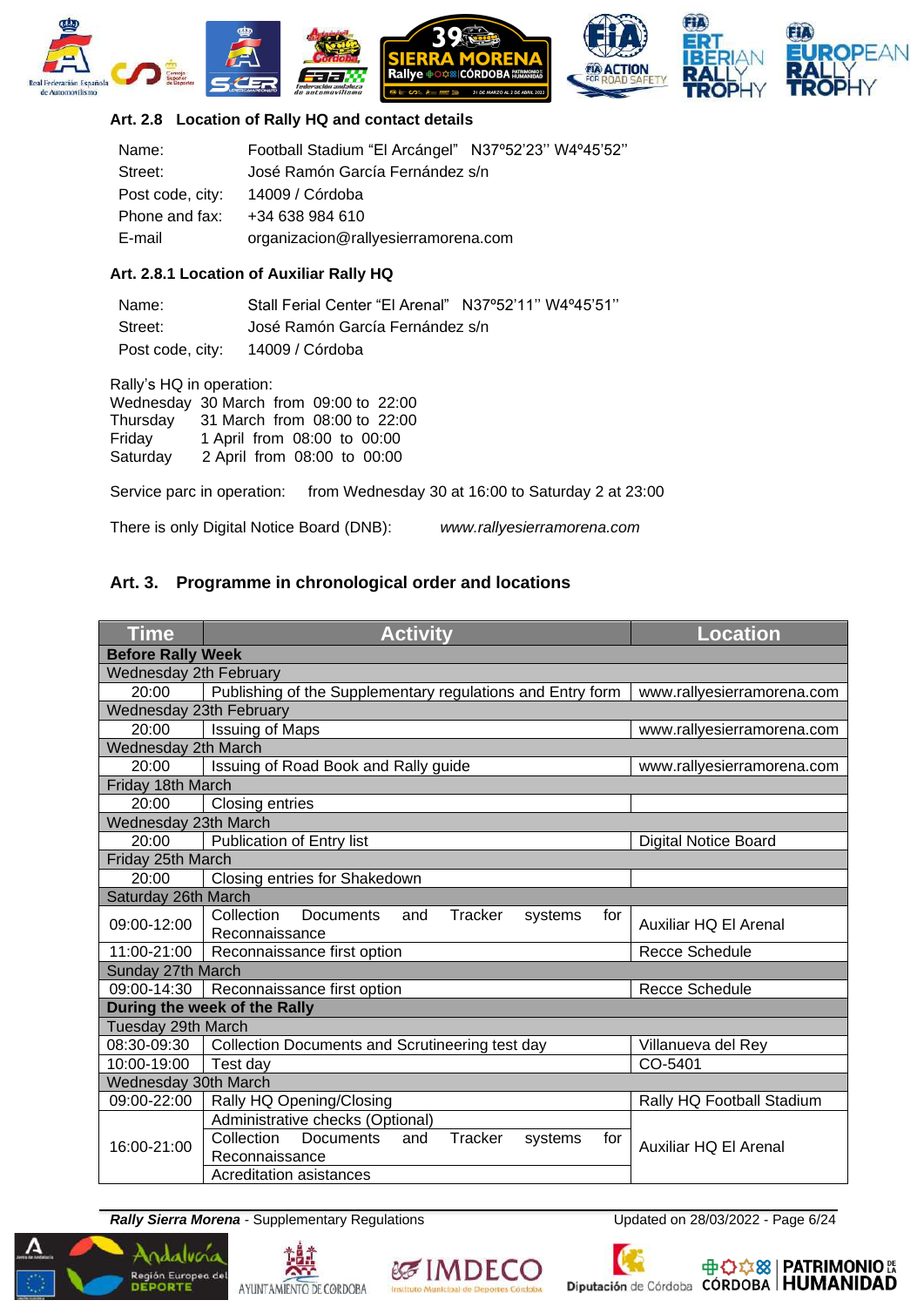

| 16:00-22:00         | <b>Opening Service Park</b>                                     | Ferial Centre El Arenal     |  |
|---------------------|-----------------------------------------------------------------|-----------------------------|--|
| 16:30-22:00         | Reconnaissance second option                                    | <b>Recce Schedule</b>       |  |
| 21:00-22:00         | Reconnaissance SS3/9                                            |                             |  |
| Thursday 31th March |                                                                 |                             |  |
| 08:00-22:00         | Rally HQ Opening/Closing                                        | Rally HQ Football Stadium   |  |
| 08:00-18:00         | Reconnaissance second option                                    | Recce Schedule              |  |
| 09:00-19:00         | Administrative checks                                           |                             |  |
| 09:00-20:00         | Opening of Media Centre and Media Acreditation                  | Auxiliar HQ El Arenal       |  |
| 09:00-21:00         | Acreditation asistances                                         |                             |  |
| 09:00-22:00         | <b>Opening Service Park</b>                                     | Ferial Centre El Arenal     |  |
| 14:00-19:00         | Scrutineering, Sealing, Marking and Rally GPS distribute        | Av. República Argentina     |  |
| 18:30               | <b>First Stewards meeting</b>                                   | Rally HQ Football Stadium   |  |
| 19:00-19:45         | Autograph signing session                                       | Mercado Victoria            |  |
| 19:30               | Time limit for entry Parc Fermé                                 | Av. República Argentina     |  |
| 19:30               | <b>Publication Start list for Ceremonial Start</b>              | <b>Digital Notice Board</b> |  |
| 19:45               | <b>Publication Start list for Qualifying Stage</b>              |                             |  |
| 20:00               | Ceremonial Start                                                | Av. República Argentina     |  |
| Friday 1th April    |                                                                 |                             |  |
| $08:00 - 00:00$     | Rally HQ Opening/Closing                                        | Rally HQ Football Stadium   |  |
| $08:00 - 00:00$     | <b>Opening Service Park</b>                                     | Ferial Centre El Arenal     |  |
| $08:00 - 12:00$     | Acreditation asistances                                         | Auxiliar HQ El Arenal       |  |
| 09:00 - 12:00       | Administrative checks (Historic Spanish Championship)           |                             |  |
| 09:30 - 12:30       | Scrutineering and Rally GPS distribute (Historic cars)          | Service Park                |  |
| 10:00 - 10:30       | <b>Shakedown Priority Drivers</b>                               |                             |  |
| $10:45 - 11:15$     | <b>Qualifying Stage</b>                                         | CO-3402                     |  |
| 11:15 - 12:45       | Shakedown Priority drivers                                      |                             |  |
| 11:20 - 11:50       | Parc Fermé Qualifying Stage                                     |                             |  |
| 12:00               | <b>Choose Start Order</b>                                       | Shopping Mall "El Arcángel" |  |
| $\overline{1}$ 2:20 | Press conference                                                |                             |  |
| 13:30               | Publication Start list for Leg 1                                | <b>Digital Notice Board</b> |  |
| 15:30               | 1st driver start Leg 1                                          | Service Park                |  |
| 22:55               | 1st driver arrival - End of Leg 1                               | Parc Fermé Overnight        |  |
| 23:45               | Publication provisional classification Leg 1 and Start list for | <b>Digital Notice Board</b> |  |
|                     | Leg <sub>2</sub>                                                |                             |  |
| Saturday, 2th April |                                                                 |                             |  |
| $08:00 - 00:00$     | Rally HQ Opening/Closing                                        | Rally HQ Football Stadium   |  |
| 09:00               | 1st driver start Leg 2                                          | Parc Fermé Overnight        |  |
| 19:00               | 1st driver arrival - End of the Rally                           | Parc Fermé El Arenal        |  |
| 20:00               | Prize-giving and Podium Ceremony                                |                             |  |
| 20:00               | <b>Final checks</b>                                             | Innocar                     |  |
| 21:00               | Second Stewards meeting                                         | Rally HQ Football Stadium   |  |
| 21:30               | Publication of Final provisional classification                 | <b>Digital Notice Board</b> |  |
| 22:00               | Publication of Final official classification                    |                             |  |

## <span id="page-7-0"></span>**Art. 4. Entries**

#### <span id="page-7-1"></span>**Art. 4.1 Closing date for entries**

See programme in chronological order (SR Art. 3) and FIA RRSR Art. 23.

#### <span id="page-7-2"></span>**Art. 4.2 Entry procedure**

Entries must be submitted in accordance with the FIA RRSR Art. 22 – Art. 24. See also FIA ISC Art. 3.8 – Art. 3.14

The ASN does not accept an equivalence between National and International Licences for drivers and codrivers exclusively participating in an FIA rally competition organised in their home country.

There will be only the following electronic procedure for submit the entry form:

**Rally Sierra Morena** - Supplementary Regulations Updated on 28/03/2022 - Page 7/24









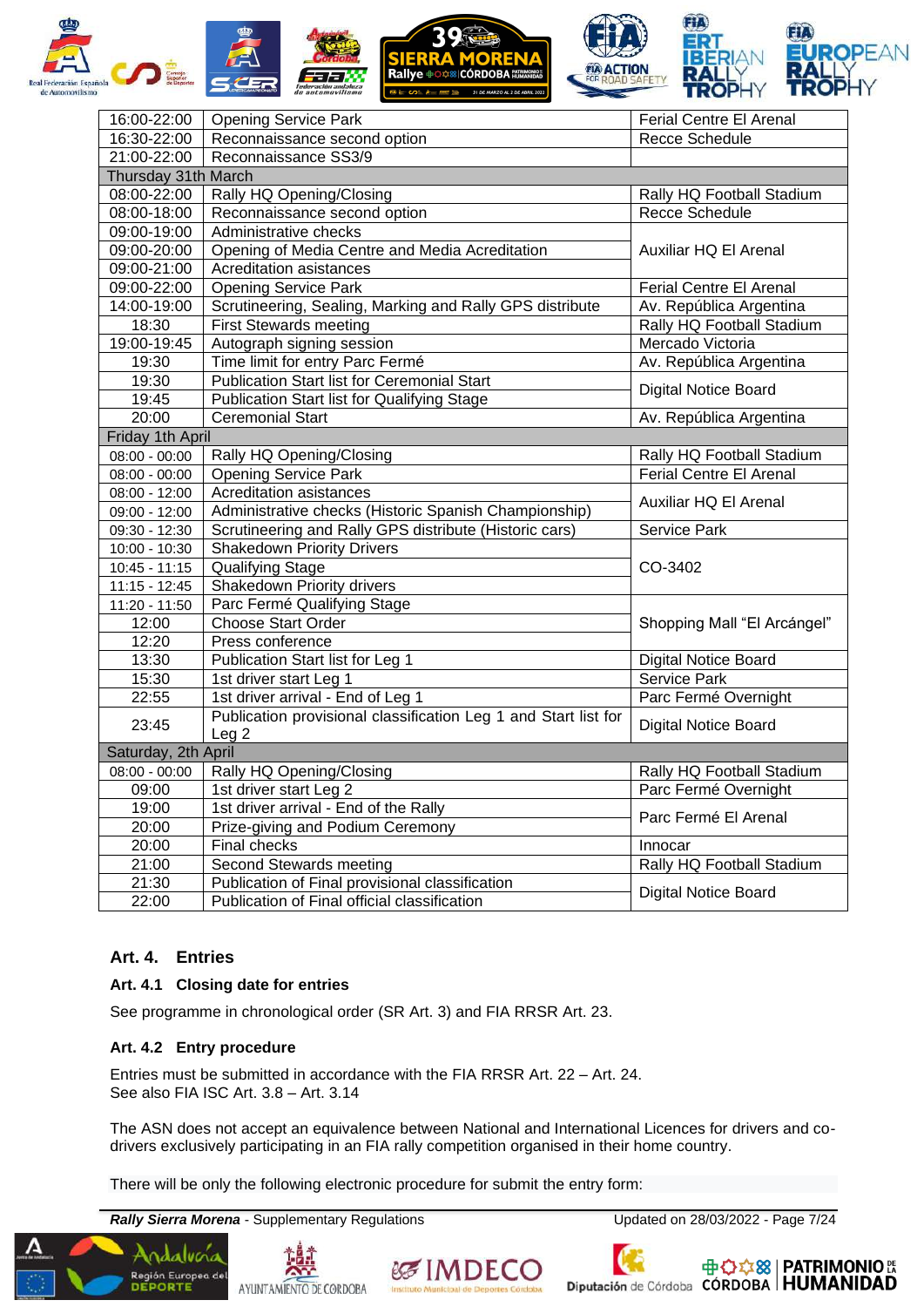

• Competitors in possession of a license registered in RFEDA must fill the entry form published in [http://www.rfeda.es/scer/inscripcion.](http://www.rfeda.es/scer/inscripcion)

• Foreign competitors must send an email to **inscripciones@rfeda.es** for getting the instructions for the completion of the procedure.

Registration fees must be paid through the online platform through the established system.

#### <span id="page-8-0"></span>**Art. 4.3 Number of competitors accepted and vehicle classes**

**Art. 4.3.1** The number of competitors shall be limited to: *100*

#### **Art. 4.3.2 Eligible cars in ERT**

| <b>CLASSES</b>  |                                                                                                                                                                                                                        | <b>GROUPES / GROUPS</b>                                                                                                                                                                                                   |
|-----------------|------------------------------------------------------------------------------------------------------------------------------------------------------------------------------------------------------------------------|---------------------------------------------------------------------------------------------------------------------------------------------------------------------------------------------------------------------------|
| RC <sub>2</sub> | Groupe Rally2<br>Group Rally2                                                                                                                                                                                          | - Voitures du Groupe Rally2 conformes à l'Annexe J 2022, Art. 261<br>- Group Rally2 cars conforming to the 2022 Appendix J, Art. 261                                                                                      |
|                 | Groupe Rally2 Kit (VR4K)<br>Group Rally2 Kit (VR4K)                                                                                                                                                                    | - Voitures équipées du Kit R4 conformes à l'Art. 260E de l'Annexe J 2022<br>- Cars fitted with R4 Kit conforming to the 2022 Appendix J, Art. 260E                                                                        |
|                 | Groupe NR4 de plus de 2000 cm <sup>3</sup><br>Group NR4 over 2000cc                                                                                                                                                    | - Voitures du Groupe N conformes à l'Art. 254 de l'Annexe J 2019<br>Group N cars conforming to the 2019 Appendix J, Art. 254                                                                                              |
|                 | \$2000-Rallye : atmosphérique 2.0<br>S2000-Rally: 2.0 Atmospheric                                                                                                                                                      | - Voitures Super 2000 (Annexe J, Art. 254A de l'Annexe J 2013)<br>Super 2000 cars (conforming to the 2013 Appendix J, Art. 254A)                                                                                          |
|                 | Groupe R4 (VR4) (non valable en Europe)<br>Group R4 (VR4) (not eligible in Europe)                                                                                                                                     | - Voitures du Groupe R4 conformes à l'Art. 260 de l'Annexe J 2018<br>- Group R4 cars conforming to the 2018 Appendix J, Art. 260                                                                                          |
| <b>RGT</b>      | Voitures RGT<br><b>RGT</b> cars                                                                                                                                                                                        | Voitures du Groupe RGT conformes à l'Art. 256 de l'Annexe J 2019<br>- Voitures du Groupe RGT conformes à l'Art. 256 de l'Annexe J 2022                                                                                    |
|                 |                                                                                                                                                                                                                        | - Group RGT cars conforming to the 2019 Appendix J, Art. 256<br>Group RGT cars conforming to the 2022 Appendix J, Art. 256                                                                                                |
| RC3             | Rally3 (atmo entre 1390 et 2000 cm3 et turbo entre<br>927 et 1620 cm3)                                                                                                                                                 | - Voitures du Groupe Rally3 homologuées à partir du 01/01/2021 et conformes<br>à l'Art. 260 de l'Annexe J 2022                                                                                                            |
|                 | Rally3 (atmo over 1390cc and up to 2000 cc and turbo<br>over 927cc and up to 1620cc)                                                                                                                                   | Group Rally3 cars homologated from 01/01/2021 and conforming to the<br>2022 Appendix J, Art. 260                                                                                                                          |
| RC4             | Rally4 (atmo entre 1390 cm <sup>3</sup> et 2000 cm <sup>3</sup> et turbo entre<br>927 cm <sup>3</sup> et 1333 cm <sup>3</sup> )<br>Rally4 (atmo over 1390cc and up to 2000cc and turbo<br>over 927cc and up to 1333cc) | - Voitures du Groupe Rally4 homologuées à partir du 01/01/2019 et conformes<br>à l'Art. 260 de l'Annexe J 2022<br>- Voitures du Groupe R2 homologuées avant le 31/12/2018 et conformes à<br>l'Art. 260 de l'Annexe J 2018 |
|                 |                                                                                                                                                                                                                        | Group Rally4 cars homologated from 01/01/2019 and conforming to the<br>2022 Appendix J. Art. 260<br>Group R2 cars homologated before 31/12/2018 and conforming to the 2018<br>Appendix J, Art. 260                        |
|                 | R3 (atmo entre 1600 cm <sup>1</sup> et 2000 cm <sup>3</sup> et turbo entre<br>1067 cm <sup>3</sup> et 1333 cm <sup>3</sup> )                                                                                           | - Voitures du Groupe R homologuées avant le 31/12/2019 et conformes à l'Art.<br>260 de l'Annexe J 2019                                                                                                                    |
|                 | R3 (atmo / over 1600cc and up to 2000cc and turbo<br>over 1067cc and up to 1333cc)                                                                                                                                     | - Group R cars homologated before 31/12/2019 and conforming to the 2019<br>Appendix J, Art. 260                                                                                                                           |
|                 | R3 (turbo jusqu'à 1620 cm <sup>3</sup> / nominal)<br>R3 (turbo / up to 1620cc / nominal)                                                                                                                               | - Voitures du Groupe R homologuées avant le 31/12/2019 et conformes à l'Art.<br>260D de l'Annexe   2019                                                                                                                   |
|                 |                                                                                                                                                                                                                        | - Group R cars homologated before 31/12/2019 and conforming to the 2019<br>Appendix J, Art. 260D                                                                                                                          |
|                 | Groupe A jusqu'à 2000 cm3<br>Group A up to 2000cc                                                                                                                                                                      | - Voitures du Groupe A conformes à l'Art. 255 de l'Annexe J 2019<br>Group A cars conforming to the 2019 Appendix J, Art. 255                                                                                              |
| RC5             | Rally5 (atmo jusqu'à 1600 cm <sup>3</sup><br>et turbo jusqu'à 1333 cm <sup>3</sup> )                                                                                                                                   | – Voitures du Groupe Rally5  homologuées à partir du 01/01/2019 et<br>conformes à l'Art. 260 de l'Annexe J 2022                                                                                                           |
|                 | Rally5 (atmo up to 1600cc<br>and turbo up to 1333cc)                                                                                                                                                                   | Group Rally5 cars homologated from 01/01/2019 and conforming to the<br>2022 Appendix J, Art. 260                                                                                                                          |
|                 | Rally5 (atmo jusqu'à 1600 cm <sup>3</sup><br>et turbo jusqu'à 1067 cm <sup>3</sup> )                                                                                                                                   | - Voitures du Groupe R1 homologuées avant le 31/12/2018 et conformes à<br>l'Art. 260 de l'Annexe J 2018                                                                                                                   |
|                 | Rally5 (atmo up to 1600cc<br>and turbo up to 1067cc)                                                                                                                                                                   | - Group R1 cars homologated before 31/12/2018 and conforming to the 2018<br>Appendix J, Art. 260                                                                                                                          |

See also FIA RRSR Art. 12.2 additional provisions.

Only above listed cars are eligible to score points in the FIA European Rally Trophy.

#### **Art. 4.3.3 Eligible national cars**

Nationally homologated cars may participate in the European Rally Trophy rallies when they fit into a national group/class of the organising country, and the relevant ASN will allow this participation, without

**Rally Sierra Morena** - Supplementary Regulations **No. 28/03/2022** - Updated on 28/03/2022 - Page 8/24



& IMDEC



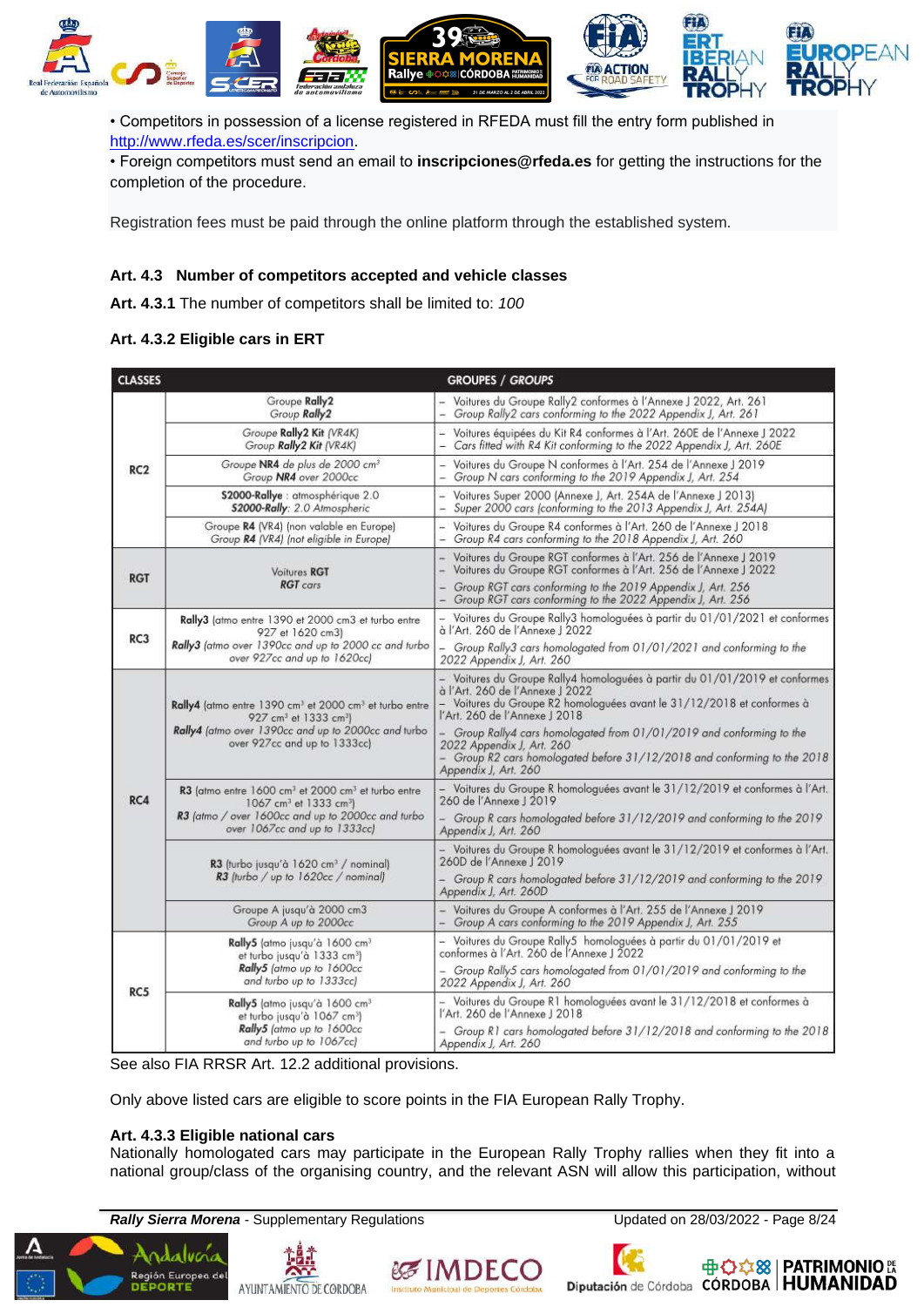

eligibility to score Trophy points.

<span id="page-9-0"></span>**Art. 4.3.3.1 Eligible cars Super Championship Spanish Rally (S-CER) See [https://www.rfeda.es/docs/pdf/reglamentos/01\\_scer/08.01%20SCER%202022%20Anexo%208%20V](https://www.rfeda.es/docs/pdf/reglamentos/01_scer/08.01%20SCER%202022%20Anexo%208%20Vehiculos%20admitidos%20y%20modificaciones%20permitidas_19.12.21.pdf) [ehiculos%20admitidos%20y%20modificaciones%20permitidas\\_19.12.21.pdf](https://www.rfeda.es/docs/pdf/reglamentos/01_scer/08.01%20SCER%202022%20Anexo%208%20Vehiculos%20admitidos%20y%20modificaciones%20permitidas_19.12.21.pdf) Art. 4.3.3.2 Eligible cars Andalucia Asphalt Rally Championship (CARA) See<https://drive.google.com/file/d/1Cz8jq3lZtqimsZNhV1BaRe37tmGtEKOX/view> Art. 4.4 Entry fees/entry fee packages** With organiser's optional advertising (see also FIA RRSR Art. 29) EUR 595 up to entry closing date Without organiser's optional advertising: (see also FIA RRSR Art. 29) EUR 1.190 up to entry closing date Shakedown with organiser's optional advertising (see also FIA RRSR Art. 18) EUR 200 up to entry closing date Shakedown without organiser's optional advertising: (see also FIA RRSR Art. 18) EUR 400 up to entry closing date

|         | <b>Additional fees:</b> |                          |
|---------|-------------------------|--------------------------|
| EUR 150 |                         | Additional service plate |
| EUR 300 |                         | Ouvreur                  |

#### <span id="page-9-1"></span>**Art. 4.5 Payment**

Registration fees must be paid through the online platform through the established system.

#### <span id="page-9-2"></span>**Art. 4.6 Entry fee refunds**

The entry fee shall be refunded in full

- if the event does not take place
- to teams whose entry application is rejected

The organiser may partially refund entry fees, if a competitor cannot take part in the event due to a duly proved case of force majeure.

The application for a 100% refund, stating the reasons for not starting, must be submitted in writing to the Organizer by 31 March (Administrative checks). Bank account details must be included.

#### <span id="page-9-3"></span>**Art. 5. Insurance Cover**

Conforming to the existing Regulations in Spain the insurance policy arranged by the Organizers covers the guarantees required by the RFEDA:

Compulsory Responsibility towards third parties, Conforming to Spanish dispositions.

The payment, up to a maximum of 15.000.000  $\epsilon$  per accident for material damages and 70.000.000  $\epsilon$  per accident for personal injuries for accidents or fires caused by cars which take place in the Rally and whose Drivers have been declared civilly responsible.

In case of an accident the competitor or his representative must notify in writing to the Clerk of the Course in as short a time as possible and within a maximum of 24 hours. He must explain the circumstances under which the accident occurred. It must also detail the names and addresses of any witness.

Only the damage caused by the Organizers and the entered Drivers is covered by the Organisation. Injury to the Drivers themselves or damages to participating cars are not covered by this insurance. Competitors and Drivers are free to take on, at their own convenience, any individual insurance policy that they deem fit, independently from the liability above mentioned.

**Rally Sierra Morena** - Supplementary Regulations Updated on 28/03/2022 - Page 9/24









Diputación de Córdoba CÓRDOBA | HUMANIDAD

**中心な88 | PATRIMONIO &**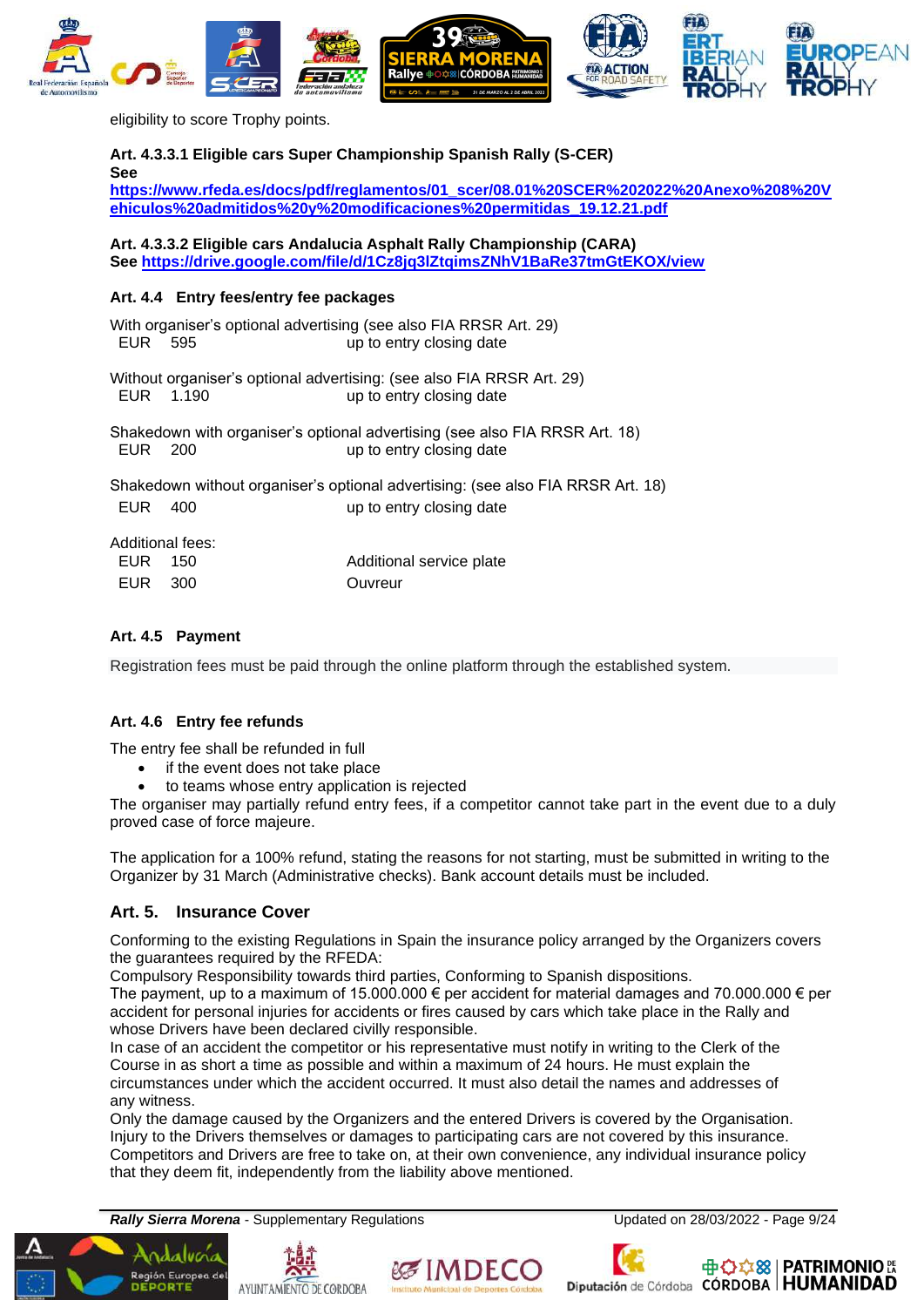

In case of an accident, Competitors and Drivers agree to hold harmless and keep indemnified the event promoters and Organizers against all claims.

Service vehicles, even those bearing special plates issued by the Organizer, may never be considered as official competitors in the Rally. Therefore, they are not covered by the insurance policy of the Rally and remain the sole responsibility of their owner.

Vehicles carrying Service and Auxiliary plates and/or any other special plate issued by the Organizer (apart the Zero cars of the Organizer) are not covered by the event's insurance policy. These vehicles circulate under the sole responsibility of their owners and the Organizer bears no responsibility for them. Vehicles used by the crews during reconnaissance, even if bearing the event's specific sticker, must be insured by their owners. The Organizer bears no responsibility for such vehicles.

## <span id="page-10-0"></span>**Art. 6. Advertising and Identification**

See Appendix 4 of these SR "Decals and positioning of supplementary advertising".

#### <span id="page-10-1"></span>**Art. 6.1 Obligatory organiser's advertising**

Rally plate: 43 x 21,5 cm



Competition number size: 67 x 17 cm



The organiser will provide each crew with the number identification (67x17cm), which must be affixed to their car in the stated positions prior to scrutineering. Each panel shall be placed horizontally at the leading edge of each front door, with the number at the front. The top of the plate shall be between 7 cm and 10 cm below the lower limit of the window. **It is not allowed to cut the panel.**

Three sets of the participant's number in fluorescent orange, 20 cm. in height, which will be placed in front of or above the names of the pilot and co-pilot, and in the upper right part of the front windshield and 1 set of 15cm. height for the rear window.

#### <span id="page-10-2"></span>**Art. 6.2 Optional organiser's advertising**

Additional organiser's advertising: See Appendix 4 of these supplementary regulations

Spaces on the vehicle that must be kept free: Two rear window panel size: 30 x 8 cm Front doors panel size: 20 x 40 cm

**Rally Sierra Morena** - Supplementary Regulations Updated on 28/03/2022 - Page 10/24







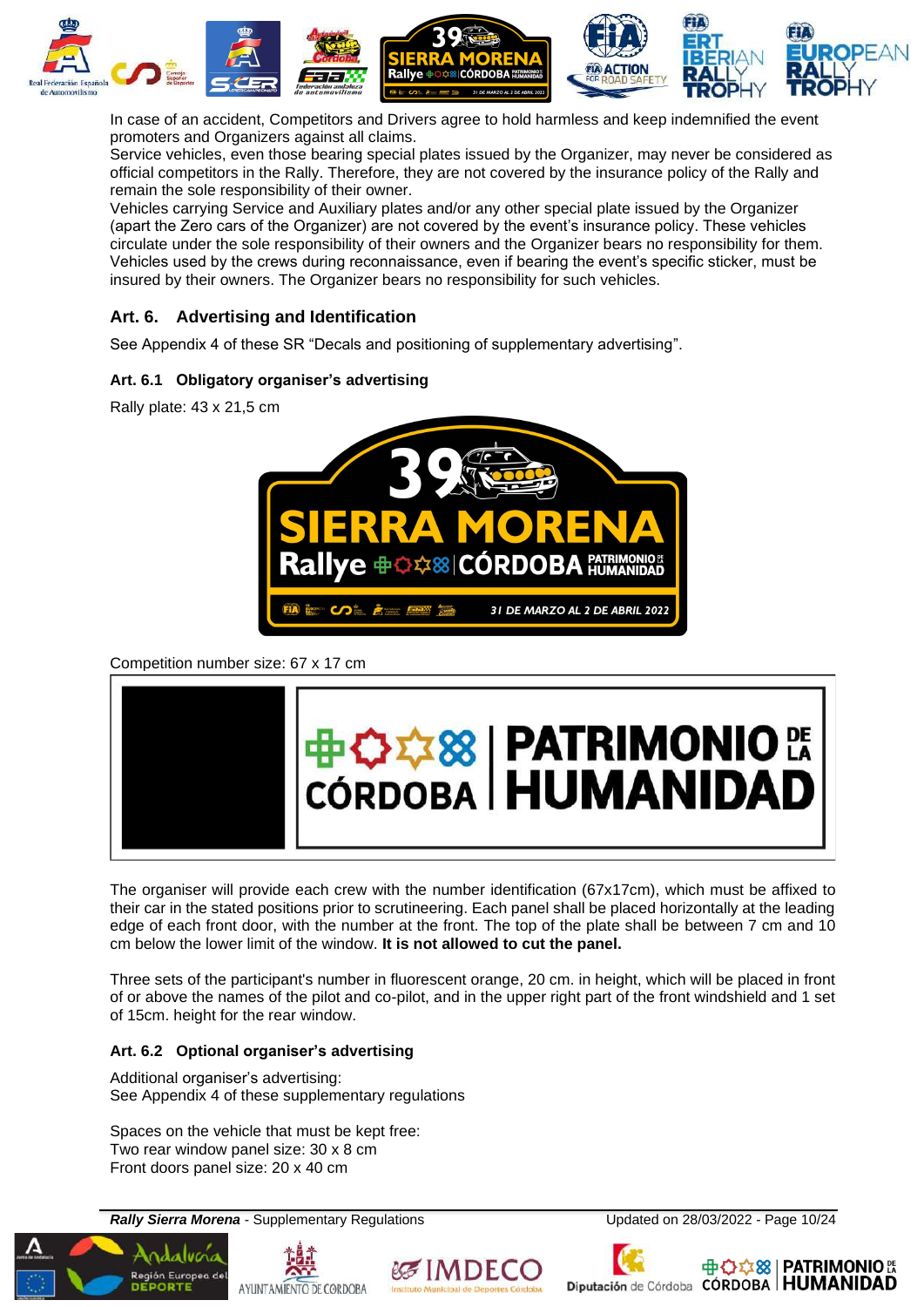

#### **Art. 6.3 Emergency stickers Art. 6.3.1 "SOS" emergency phone number**

**Two stickers** with the emergency number, designated as "SOS", will be issued by the Organizers, to which any competitor or spectator can call, in case of emergency or accident occurred during the Rally.



#### **Art. 6.3.2 Ubication**

These s tickers must be affixed on the competitor vehicle, one inside and the other outside, both in clearly visible locations.

#### <span id="page-11-0"></span>**Art. 7. Tyres**

#### <span id="page-11-1"></span>**Art. 7.1 Regulations regarding tyres which may be used during the rally**

See Art. 13 of the FIA RRSR (tyres and wheels).

#### <span id="page-11-2"></span>**Art. 7.2 Tyres for use on reconnaissance**

Tyres used for reconnaissance shall be Road-homologated series production tyres for asphalt.

#### <span id="page-11-3"></span>**Art. 7.3 National laws or special requirements**

There is no special national requirement.

#### **Art. 7.4 Elegible tyres for rallye**

The overall quantity of tyres for using at Rally will be:

| <b>C2-RC3</b> | RGT-RC4-RC5 |
|---------------|-------------|
|               |             |

#### **Tyres used during the Free Practice, Shakedown and Qualifying Stage and will not be marked and are not part of the quantity of tyres used for the competition.**

#### **Art. 7.5 Tyre marking zones**

During the Rally, tyre marking zone will be organized at the exit of the Service Park, before the Refuel zone (See Road Book).

Tyres will be marked throughout the rally in accordance with the procedure given by the scrutineers.

#### <span id="page-11-4"></span>**Art. 8. Fuel**

All type of fuel must follow Appendix J Art. 252.9. (RRSR Art. 62).

#### <span id="page-11-5"></span>**Art. 8.1 Ordering procedure**

#### <span id="page-11-6"></span>**Art. 8.2 Closing date for ordering fuel**

#### **Art. 8.3 Refuelling zones**

Región Europea de

During the Rally, there will be 5 refuelling zones showed in the Road Book.

Only crew members and support personnel are responsible for compliance with fire safety regulations during the refuelling.

The competitor is responsible to protect the ground with an Environmental.

**Rally Sierra Morena** - Supplementary Regulations Updated on 28/03/2022 - Page 11/24







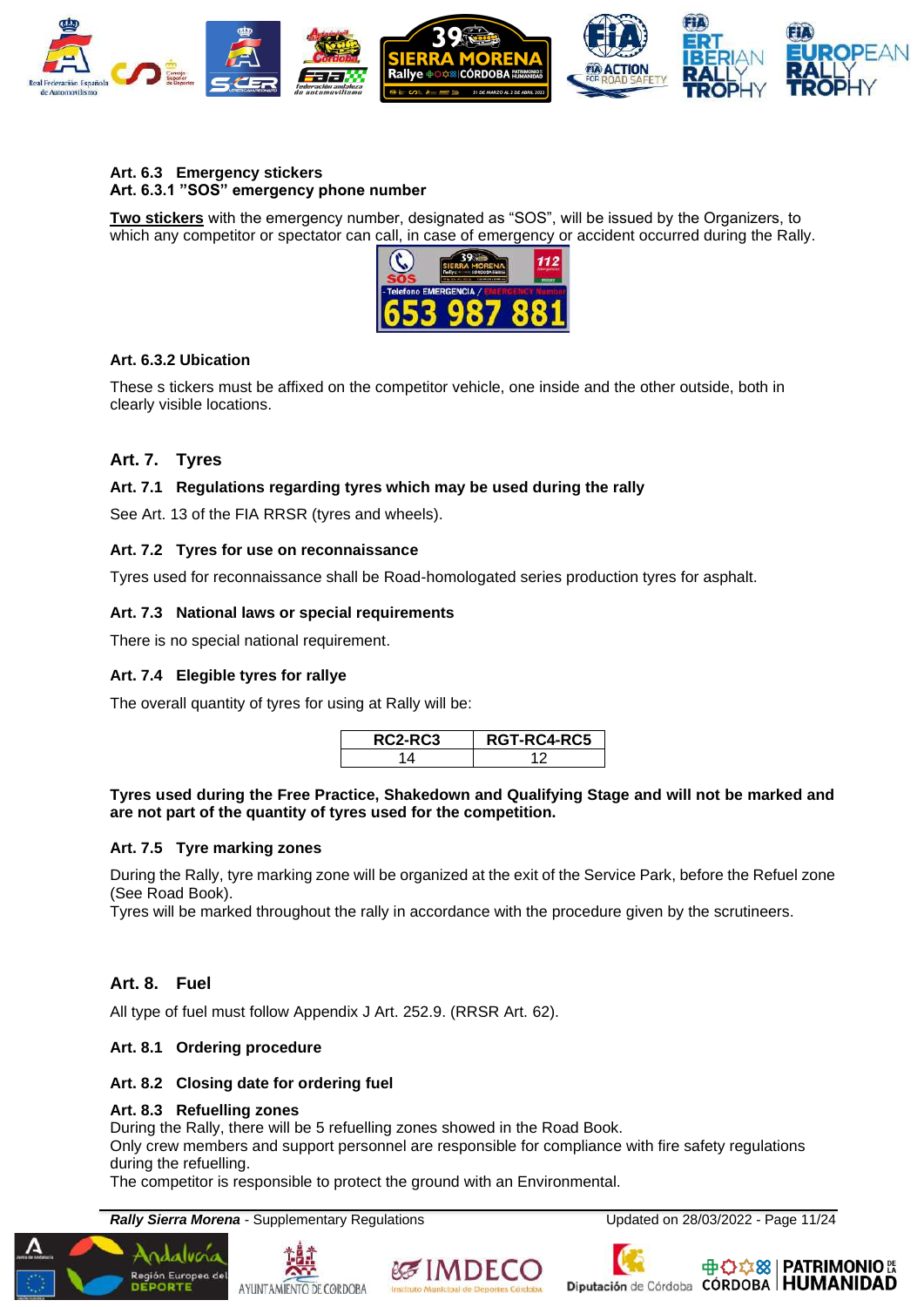

Mat which shall be composed of an absorbent upper part and an impermeable lower part (FIA RRSR Art. 61.2.4).

Only team members with the team passes will be allowed to go in to the refuel area.

#### **Art. 8.4 Fuel autonomy**

All cars must carry sufficient quantity of fuel to cope with a distances published in Appendix 1 of these supplementary regulations.

#### <span id="page-12-0"></span>**Art. 9. Reconnaissance of Special Stages**

Reconnaissance will be according to FIA RRSR Art. 35. The schedule for the reconnaissance is published in Appendix 2 of these supplementary regulations.

#### <span id="page-12-1"></span>**Art. 9.1 Registration procedure**

Recce cars must not be registered.

Each car must be identified with a reconnaissance car number supplied by the organiser. Rally cars used in the event may not be used for reconnaissance.

The Reconnaissance sticker must be affixed during reconnaissance on the top right of the front.

#### <span id="page-12-2"></span>**Art. 9.2 Specific regulations**

Each crew is limited to **three** passages on each special stage (special stages run twice are considered to be one special stage).

During reconnaissance, all national traffic regulation must be followed, including but not limited to the speed limits. Please note that the Special Stages will not be closed to public traffic during reconnaissance. The organizer may reduce the allowed speed individually by marking the areas in the road book and along the route. Speeding during reconnaissance and / or shakedown will penalised according to FIA RRSR Article 34.2.

An electronic tracking system mounted in reconnaissance vehicle will replace the presence of marshals for checking the number of passages.

The maximum speed during reconnaissance of special stages is fixed at 80 km/h except where there are speed limit signs. The maximum speed during reconnaissance **of SS 3 and 9 is fixed at 50 km/h**.

It is emphasised that reconnaissance is not practice. All the Road Traffic Laws in Spain must be strictly adhered to and the safety and rights of the other road users must be respected.

Reconnaissance vehicles must be covered by the insurance demanded by current legislation, the Organizers will bear no responsibility.

#### <span id="page-12-3"></span>**Art. 9.3 Collection of speed control checking devices**

All reconnaissance cars must be equipped with a speed control checking devise. This devise can be collected according the programme in chronological order (SR Art. 3)

#### <span id="page-12-4"></span>**Art. 10. Administrative checks**

#### <span id="page-12-5"></span>**Art. 10.1 Documents to be presented:**

To keep the time required for the administrative checks to the necessary minimum, make sure to bring and present the following documents:

- Competitors' licence
- **•** Driver's and co-driver's competition licences
- Driver's and co-driver's ID cards/passports
- Driver's and co-driver's valid driving licences
- ASN authorisation for foreign competitors (if required)
- Completion of all details on the entry form
- Car registration papers
- Car insurance cover certificate

#### <span id="page-12-6"></span>**Art. 10.2 Timetable**

See programme (SR Art. 3)

**Rally Sierra Morena** - Supplementary Regulations Updated on 28/03/2022 - Page 12/24









Diputación de Córdoba CÓRDOBA | HUMANIDAD

**中心☆88 | PATRIMONIO EA**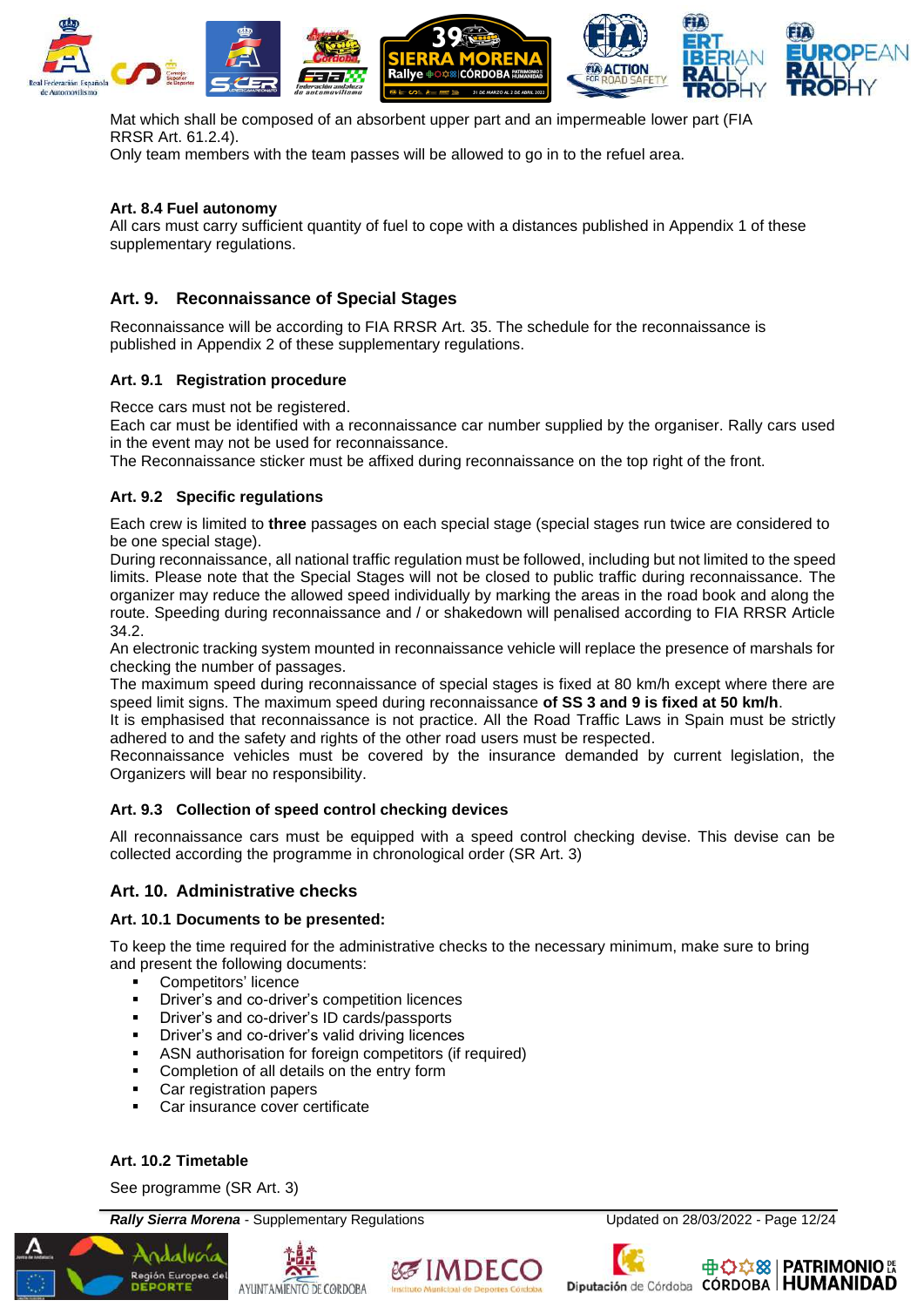

#### <span id="page-13-0"></span>**Art. 11. Scrutineering, Sealing and Marking**

#### <span id="page-13-1"></span>**Art. 11.1 Scrutineering, venue and time**

Cars may be presented at scrutineering by a representative of the team. See programme (SR Art. 3)

#### **Art. 11.1.1 Scrutineering, mandatory documents**

- Cars' complete certified homologation
- SOS / OK board (DIN A3 format)

For each car of the **FIA Priority Drivers,** one spare gearbox and one set of spare differentials (front and/or centre and/or rear) may be used in each rally. These spare components and those fitted to the car will be marked/sealed at initial scrutineering. These cars must have their sump guards removed for sealing of gearboxes and differentials and be kept with the car for the purpose of weighting.

The installation of the tracking system will be checked at scrutineering.

#### **Art. 11.1.2 Timetable for scrutineering**

See programme (SR Art. 3). The individual schedule for each of the competitors will be published on Monday  $28<sup>th</sup>$  March at 19:00.

#### <span id="page-13-2"></span>**Art. 11.2 Mud flaps**

See ISC Appendix J, Article 252.7.7

#### <span id="page-13-3"></span>**Art. 11.3 Windows**

See ISC Appendix J, Article 253.11

#### <span id="page-13-4"></span>**Art. 11.4 Drivers' safety equipment**

All items of clothing including helmets and FHR (Front Head Restraint) intended to be used, e.g. HANS devices, must be presented for scrutineering. They shall be checked for compliance with Appendix L, Chapter III.

#### **Art. 11.5 Noise level**

See ISC Appendix J, Article 252.3.6

#### **Art. 11.6 Special national requirements**

There is no special national requirement.

#### **Art. 11.7 Installation of the safety tracking system**

It is compulsory to use the official safety tracking system provided for the Organizer.

For collection details see programme (SR Art. 3)

Any attempt to tamper with, to manipulate or to interfere with the tracking device fitted to the competing car or any device that fails to record a trace due to external interference, will be reported to the Stewards who may impose a penalty up to exclusion.

The tracking system will be installed and checked during scrutineering.

#### <span id="page-13-5"></span>**Art. 12. Other procedures and regulations**

#### <span id="page-13-6"></span>**Art. 12.1 Ceremonial start procedures and order**

The Ceremonial Start is mandatory for all competition cars and will take place on Thursday 31th March at 20:00 on the Start Podium located on Av. República Argentina.

Before the Start Ceremony, the cars will pass the technical verifications in that same place, automatically

**Rally Sierra Morena** - Supplementary Regulations Updated on 28/03/2022 - Page 13/24









Diputación de Córdoba CÓRDOBA | HUMANIDAD

**中心な8 | PATRIMONIO EX**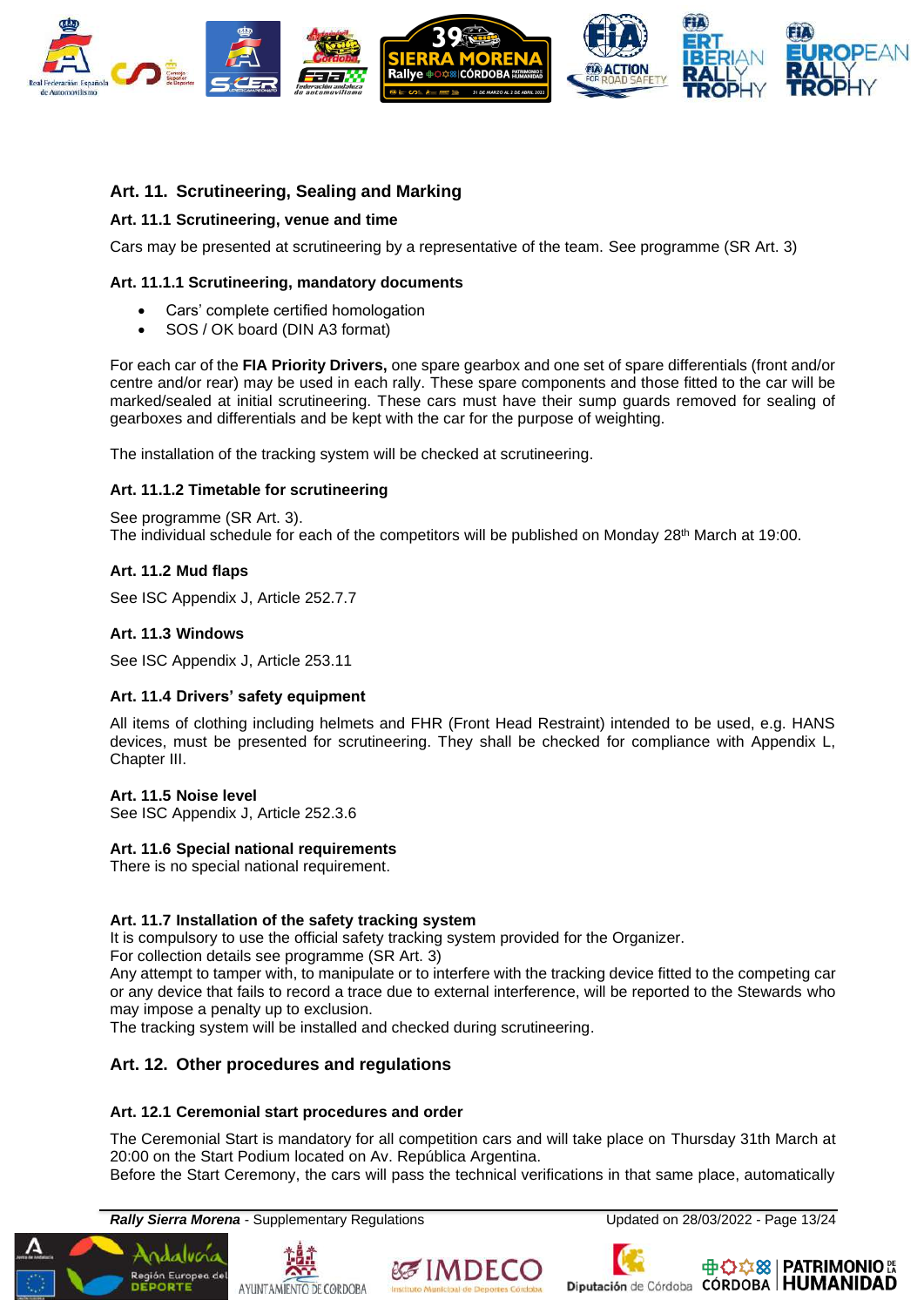

passing the vehicles to the Parc Fermé.

Competitors must wear their approved fire retardant suits.

The closing time for entry to the Parc Fermé will be at 19:30 p.m. on Thursday 31th March.

Competitors will start in the same order as the Entry List and with an interval of 1 minute between drivers.

#### <span id="page-14-0"></span>**Art. 12.2 Electronic start procedure**

On the special stages the start will be given by an electronic system of count down. The countdown will be discounted second by second and will be clearly visible by the crew from the starting position. A photocell placed 50 cm in front of the starting line will be used to detect jump starts. Should the electronic start system fail the start will be given as specified in FIA RRSR Art. 48.3.

#### <span id="page-14-1"></span>**Art. 12.3 Finish procedures**

#### <span id="page-14-2"></span>**Art. 12.4 Permitted early check-in**

Crews are authorised to check in early, without incurring a penalty, at:

- TC PF (End of Qualifying Stage)
- TC 12A (End of the Rally)

#### <span id="page-14-3"></span>**Art. 12.5 Super Special Stage, regulations and order**

No Special Stage will be run under Super Special Stage regulations.

#### <span id="page-14-4"></span>**Art. 12.6 Special procedures and activities**

#### **Art. 12.6.1 Availability of participants**

Participants who park their vehicles in the Parc Fermé upon passing the finish line, must remain available by phone (mobile) until the final classification have been posted.

#### **Art. 12.6.2 Classification**

The official final classification will not be distributed after the event. The final classification will be published on the website on the Digital Notice Board *[www.rallyesierramorena.com](http://www.rallyesierramorena.com/)*

#### **Art. 12.6.3 Delivery and change time cards during the rally**

A time card will be given in the following time controls:

#### **Leg 1 – Friday 1 April**

**TC 0** (Delivery) Start leg 1 Time Cards will be delivered at TC 0, 15 minutes before each car's individual starting time. **TC 2A** (Collect and new delivery) Regrouping IN **TC 5B** (Collect) Parc fermé overnight IN

#### **Leg 2 – Saturday 2 April**

#### **TC 5C** (Delivery) Start leg 2

Time Cards will be delivered at entrance of Starting Parc Ferme, 15 minutes before car's individual starting time.

**TC 7A** (Collect and new delivery) Regrouping IN

**TC 11A** (Collect and new delivery) Regrouping IN

**TC 12A** (Collect) Finish Holding area IN

#### **Art. 12.6.4 Competitors safety**

All Competitors are obligated to pay special attention to FIA RRSR Article 53.

#### **Art. 12.6.5 Team/crew contact number**

At the Administrative checks, all teams/crews must declare the number of the mobile phone, which they will carry with them on board and keep connected during the whole event or connect within 30 seconds when they stop their car during a special stage. This is part of the team/crew safety procedures of the events safety plan.

**Rally Sierra Morena** - Supplementary Regulations Updated on 28/03/2022 - Page 14/24









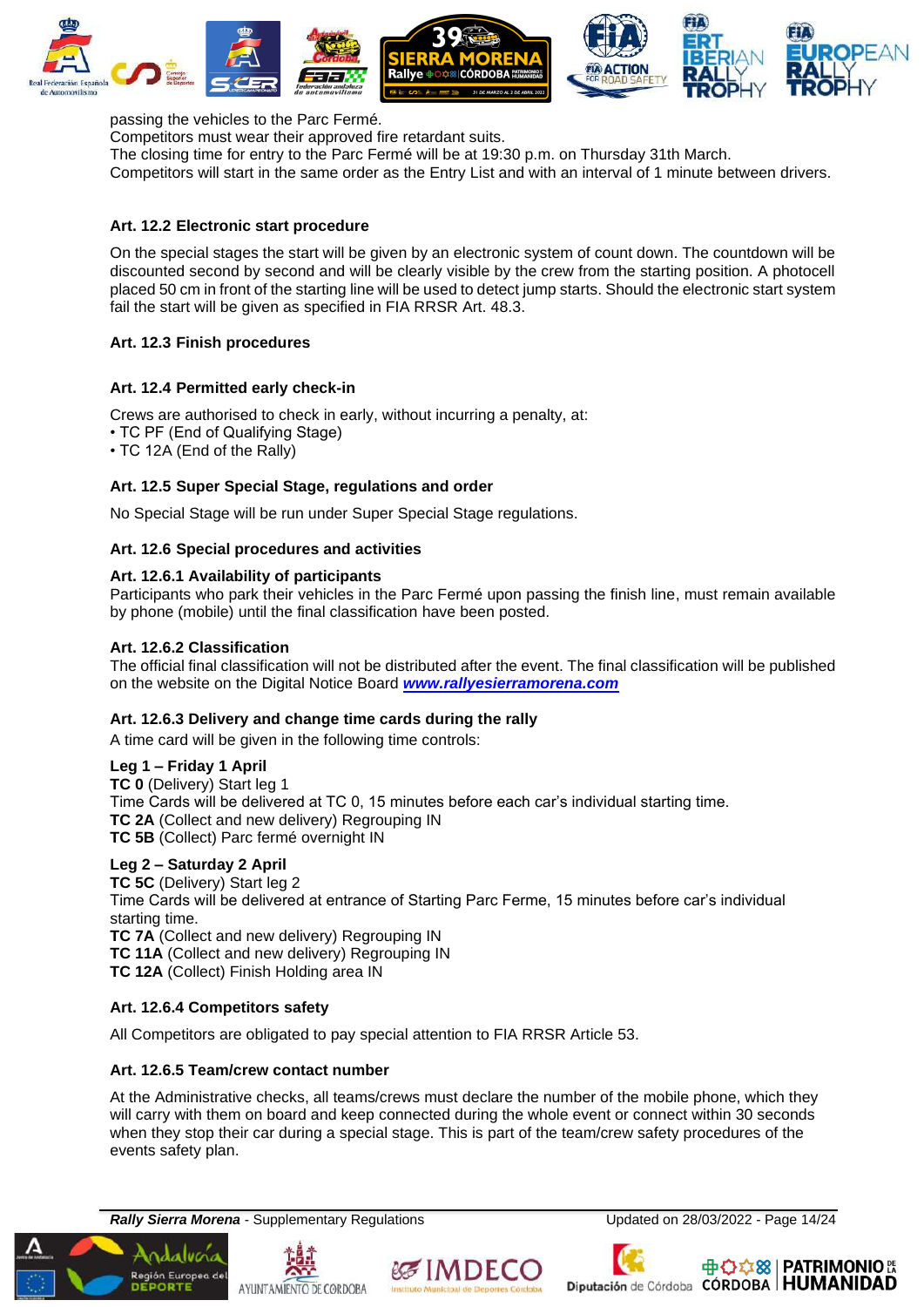

#### <span id="page-15-0"></span>**Art. 12.7 Official time used during the rally**

Throughout the Rally the official time will be GPS time

#### **Art. 12.8 Service Park**

There will be only one service park during the Rally:

#### **Location: Ferial Centre "El Arenal" - Córdoba**

Timetable:

Opening: Wednesday 30 March at 16:00 h. Closing: Saturday 2 April at 23:00 h.

#### **Exceptionally and only during Qualifying Stage and Free Practice and Shakedown, it will be allowed to service at Club Vistasierra.**

The placement of the teams in the Service park will be published on Monday 28 March at 19:00 h. It is not allowed to make holes in the floor. Breaching this regulation will be notice to Stewards. They could punish the competitor economically up to 3.000  $\epsilon$ .

The only place authorized for keeping the transport platforms is a place marked next to Service Park. Breaching this regulation will be notice to Stewards. They could punish the competitor economically up to 1.000 €.

#### **Art. 12.9 Environmental code**

The rules and recommendations prescribed in the Environmental Code of the RFEDA are recalled here, and especially those set out in section 1.9, in order to improve the relationship between sports motorsport and the environment.

#### <span id="page-15-1"></span>**Art. 13. Identification of officials**

| <b>Competitors Relation Officer</b> | Red jacket           |
|-------------------------------------|----------------------|
| <b>Scrutineers</b>                  | <b>Black jacket</b>  |
| <b>Special Stage Commanders:</b>    | Red jacket with text |
| Marshals:                           | Orange jacket        |
| Timekeepers:                        | <b>Blue</b> jacket   |

#### <span id="page-15-2"></span>**Art. 14. Prizes**

| <b>FIA ERT Classification:</b>       | Trophees for 1st, 2nd and 3rd in the overall<br>classification                                   |
|--------------------------------------|--------------------------------------------------------------------------------------------------|
| Classification by divisions/classes: | Trophee for 1 <sup>st</sup> classified of ERT3, ERT4 and ERT<br>Junior                           |
| <b>RFEDA S-CER Clasification:</b>    | Trophees Conforming to Spanish Asphalt Rally<br><b>Championship Sporting Regulations (S-CER)</b> |
| <b>FAA CARA Clasification:</b>       | Trophees Conforming to Andalucia Asphalt Rally<br>Championship Sporting Regulations (CARA)       |

#### <span id="page-15-3"></span>**Art. 15. Final checks / Protests / Appeals**

#### <span id="page-15-4"></span>**Art. 15.1 Final Checks**

Time and location: see programme (SR. Art. 3)

Any teams required to undergo final checks must immediately follow the instruction of the marshals in charge, even if this prevents them from proceeding to one or more time controls (TC). The complete original FIA homologation form and other necessary certifications must be available for final checks. For national cars the corresponding original ASN documents must be available.

**Rally Sierra Morena** - Supplementary Regulations Updated on 28/03/2022 - Page 15/24









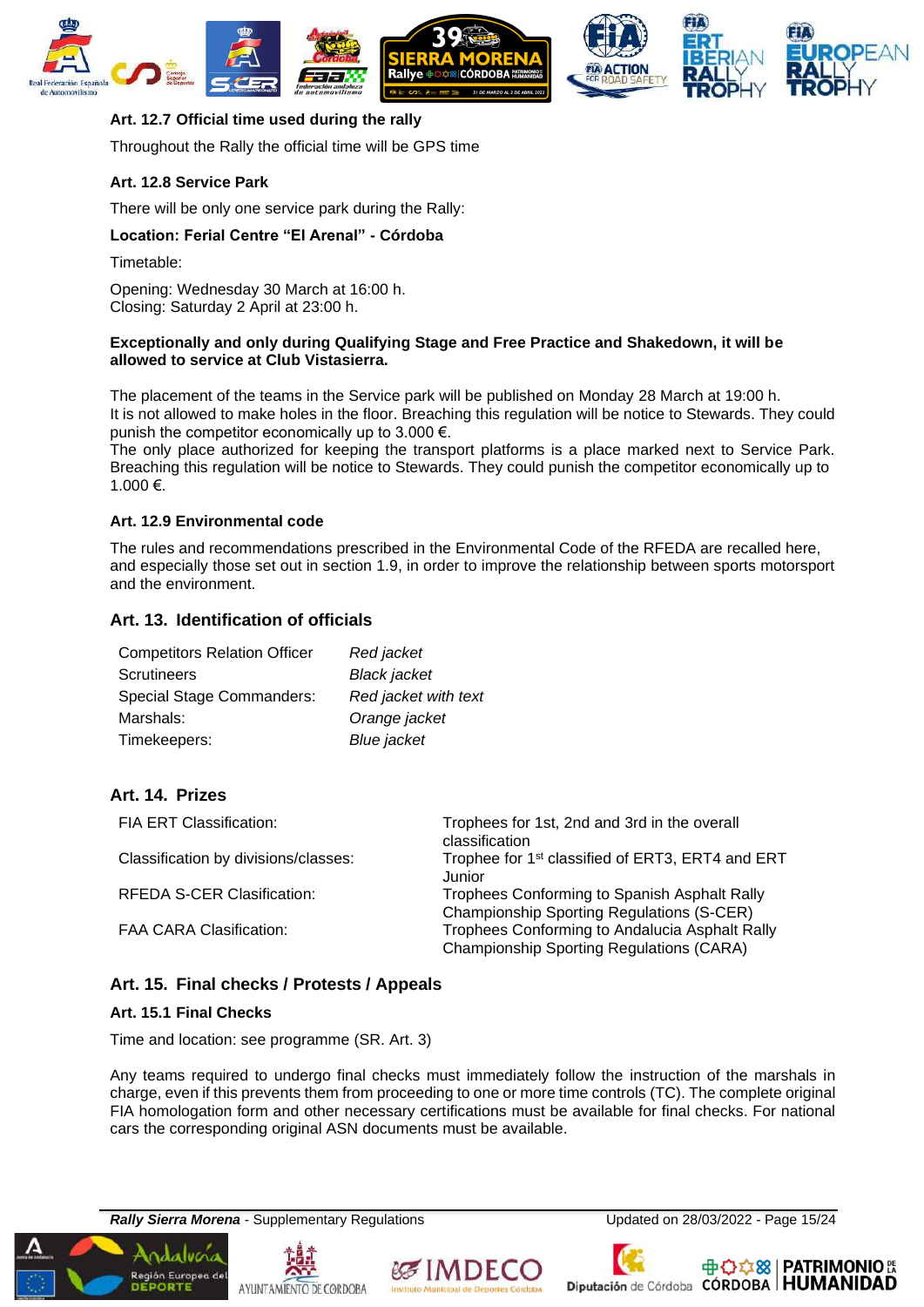

#### <span id="page-16-0"></span>**Art.15.2 Protest deposit**

#### The protest deposit is: **EUR 1.000**

If a protest requires the dismantling and re-assembly of a clearly defined part of the car, any additional deposit will be specified by the Stewards upon a proposal of the Chief Scrutineer.

#### <span id="page-16-1"></span>**Art. 15.3 Appeal deposit**

The appeal deposit amount is published on the FIA website[: https://www.fia.com/international-court-appeal](https://www.fia.com/international-court-appeal) The appeal deposit for a national appeal is: **EUR 2.500**

All protests and/or appeals must be lodged in accordance with Articles 13 and 15 of the Code and, where applicable, with the FIA Judicial and Disciplinary Rules.

**Rally Sierra Morena** - Supplementary Regulations Updated on 28/03/2022 - Page 16/24









Diputación de Córdoba CÓRDOBA | HUMANIDAD

**中心な8 | PATRIMONIO &**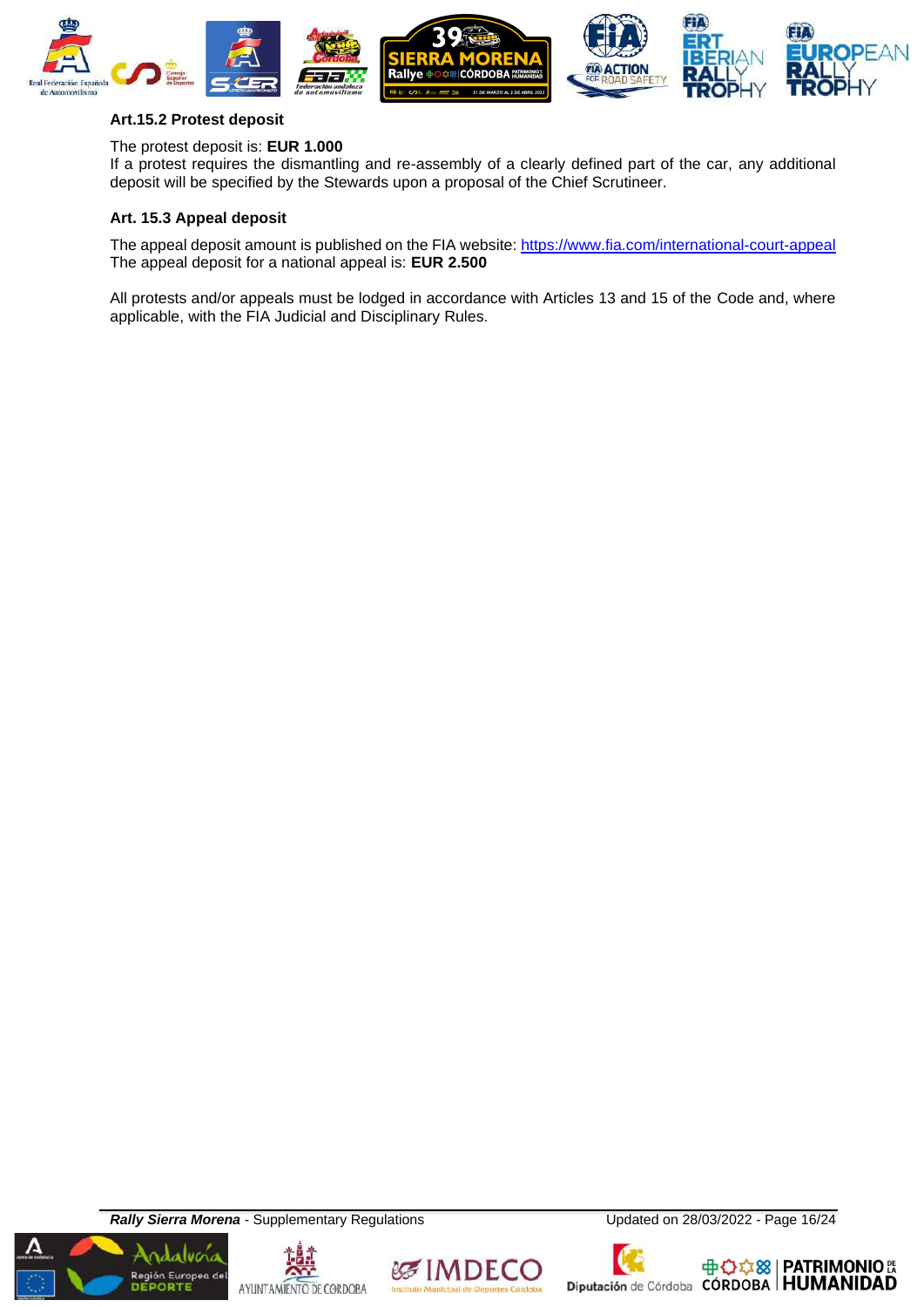

## **Appendix 1 – Itinerary**

#### / ITINERARIO **ITINERARY**

| TC<br>CH              | <b>LOCATION</b><br><b>LOCALIZACIÓN</b>                                                 | <b>SS Distance</b><br><b>Recorrido</b><br>TC | Liaison<br>distance<br>Recorrido<br>enlace        | Total<br>distance<br>Recorrido<br>total        | <b>Target time</b><br>Tiempo<br>impartido        | Average<br>Promedio | <b>First Car</b><br>Due<br>Hora 1er<br>vehículo |
|-----------------------|----------------------------------------------------------------------------------------|----------------------------------------------|---------------------------------------------------|------------------------------------------------|--------------------------------------------------|---------------------|-------------------------------------------------|
|                       | Avenida República Argentina                                                            |                                              |                                                   |                                                |                                                  |                     | 20:00                                           |
|                       | QUALIFYING STAGE FRIDAY 1th APRIL 2022 / TRAMO DE CALIFICACIÓN VIERNES 1 DE ABRIL 2022 |                                              |                                                   |                                                |                                                  |                     |                                                 |
| тс<br>CH              | <b>LOCATION</b><br>LOCALIZACIÓN                                                        | <b>SS Distance</b><br>Recorrido<br>TC        | Liaison<br>distance<br><b>Recorrido</b><br>enlace | Total<br>distance<br>Recorrido<br>total        | <b>Target time</b><br><b>Tiempo</b><br>impartido | Average<br>Promedio | <b>First Car</b><br>Due<br>Hora 1er<br>vehículo |
|                       | Service OUT / Salida Asistencia                                                        |                                              | 19,51                                             |                                                |                                                  |                     |                                                 |
| <b>RZ</b>             | Refuel                                                                                 |                                              |                                                   |                                                |                                                  |                     |                                                 |
| <b>FP</b>             | <b>FREE PRACTICE (Priority Drivers)/ ENSAYOS LIBRES (Pilotos Prioritarios)</b>         |                                              |                                                   |                                                |                                                  |                     | 10:00                                           |
|                       | FREE PRACTICE CLOSES AT 10:30 / ENSAYOS LIBRES HASTA LAS 10:30                         |                                              |                                                   |                                                |                                                  |                     |                                                 |
| RZ                    | Refuel                                                                                 |                                              |                                                   |                                                |                                                  |                     |                                                 |
| <b>SH</b>             | <b>SHAKEDOWN (All Drivers/ Todos los Participantes)</b>                                |                                              |                                                   |                                                |                                                  |                     | 11:15                                           |
|                       | SHAKEDOWN CLOSES AT 12:45 / SHAKEDOWN HASTA LAS 12:45                                  |                                              |                                                   |                                                |                                                  |                     |                                                 |
| RZ                    | Refuel                                                                                 |                                              |                                                   |                                                |                                                  |                     |                                                 |
| <b>TCOS</b>           | Start Time Control / Control Horario de Salida                                         |                                              |                                                   |                                                |                                                  |                     | 10:45                                           |
|                       | <b>OUALIFYING STAGE</b><br><b>TRAMO</b>                                                |                                              |                                                   |                                                |                                                  |                     |                                                 |
| QS                    | <b>DE CALIFICACIÓN</b>                                                                 | 3,89                                         |                                                   |                                                |                                                  |                     | 10:48                                           |
| <b>TCPF</b>           | Parc Fermé IN / Entrada Parque Cerrado                                                 |                                              | 19,05                                             | 22,94                                          | 0:32                                             | 43,01               | 11:20                                           |
|                       | Start order selection / Selección orden da salida                                      |                                              |                                                   |                                                |                                                  |                     | 12:00                                           |
|                       |                                                                                        |                                              |                                                   |                                                |                                                  |                     |                                                 |
|                       | LEG 1 FRIDAY 1th APRIL 2022 / 1ª ETAPA VIERNES 1 DE ABRIL 2022                         |                                              |                                                   |                                                |                                                  |                     |                                                 |
| TC<br>CH              | <b>LOCATION</b><br>LOCALIZACIÓN                                                        | <b>SS Distance</b><br><b>Recorrido</b><br>TC | Liaison<br>distance<br>Recorrido<br>enlace        | Total<br>distance<br><b>Recorrido</b><br>total | <b>Target time</b><br><b>Tiempo</b><br>impartido | Average<br>Promedio | <b>First Car</b><br>Due<br>Hora 1er<br>vehículo |
| 0                     | Service OUT / Salida Asistencia                                                        |                                              |                                                   |                                                |                                                  |                     | 15:30                                           |
|                       | Refuel                                                                                 |                                              |                                                   |                                                |                                                  |                     |                                                 |
| <b>RZ 1</b>           | Distance to next refuel / Kms. Al próximo refuel                                       | 34,58                                        | 74,88                                             | 109,46                                         |                                                  |                     |                                                 |
| 1                     |                                                                                        |                                              | 48,67                                             | 48,67                                          | 1:02                                             | 47,10               | 16:32                                           |
| <i><b>SS/TC 1</b></i> |                                                                                        | 23,19                                        |                                                   |                                                |                                                  |                     | 16:35                                           |
| 2                     |                                                                                        |                                              | 11,76                                             | 34,95                                          | 0:52                                             | 40,33               | 17:27                                           |
| <b>SS/TC 2</b>        |                                                                                        | 11,39                                        |                                                   |                                                |                                                  |                     | 17:30                                           |
| 2A                    | Regroup IN / Entrada Reagrupamiento                                                    |                                              | 14,210                                            | 25,60                                          | 0:35                                             | 43,89               | 18:05                                           |
|                       | <b>REGROUP / REAGRUPAMIENTO</b>                                                        |                                              |                                                   |                                                |                                                  |                     |                                                 |
|                       |                                                                                        |                                              |                                                   |                                                | 0:48                                             |                     |                                                 |
| 2B                    | Regroup OUT / Salida Reagrupamiento                                                    |                                              |                                                   |                                                |                                                  |                     | 18:53                                           |
| 3                     |                                                                                        |                                              | 0,36                                              | 0,36                                           | 0:04                                             | 5.40                | 18:57                                           |
| <b>SS/TC 3</b>        |                                                                                        | 0,99                                         |                                                   |                                                |                                                  |                     | 19:00                                           |
| 3A                    | Service IN / Entrada Asistencia                                                        |                                              | 0,24                                              | 1,23                                           | 0:05                                             | 14,76               | 19:05                                           |
|                       | Service / Asistencia (A)                                                               | 35,57                                        | 75,24                                             | 110,81                                         | 0:30                                             |                     |                                                 |
| 3B                    | Service OUT / Salida Asistencia                                                        |                                              |                                                   |                                                |                                                  |                     | 19:35                                           |
| <b>RZ 2</b>           | Refuel                                                                                 |                                              |                                                   |                                                |                                                  |                     |                                                 |
|                       | Distance to next refuel / Kms. Al próximo refuel                                       | 34,58                                        | 75,24                                             | 109,82                                         |                                                  |                     |                                                 |
| 4                     |                                                                                        |                                              | 48,67                                             | 48,67                                          | 1:02                                             | 47,10               | 20:37                                           |
| <i>SS/TC 4</i>        |                                                                                        | 23,19                                        |                                                   |                                                |                                                  |                     | 20:40                                           |
| 5                     |                                                                                        |                                              | 11,76                                             | 34,95                                          | 0:52                                             | 40,33               | 21:32                                           |
| <i>SS/TC 5</i>        |                                                                                        | 11,39                                        |                                                   |                                                |                                                  |                     | 21:35                                           |
| 5A                    | Service IN / Entrada Asistencia                                                        |                                              | 14,46                                             | 25,85                                          | 0:35                                             | 44,31               | 22:10                                           |
|                       | Service / Asistencia (B)                                                               | 34,58                                        | 74,89                                             | 109,47                                         | 0:45                                             |                     |                                                 |
|                       |                                                                                        |                                              |                                                   |                                                |                                                  |                     |                                                 |
| 5B                    | Service OUT/ Salida Asistencia<br>Parc Fermé IN / Entrada Parque Cerrado               |                                              |                                                   |                                                |                                                  |                     | 22:55                                           |

Friday Totals / Totales Viernes

Sunrise/Orto 08:05 - Sunset/Ocaso 20:42

**Rally Sierra Morena** - Supplementary Regulations Updated on 28/03/2022 - Page 17/24

Región Europea del<br>DEPORTE AYUNTAMIENTO DE CORDOBA





 $70,15$ 

150,13

220,28

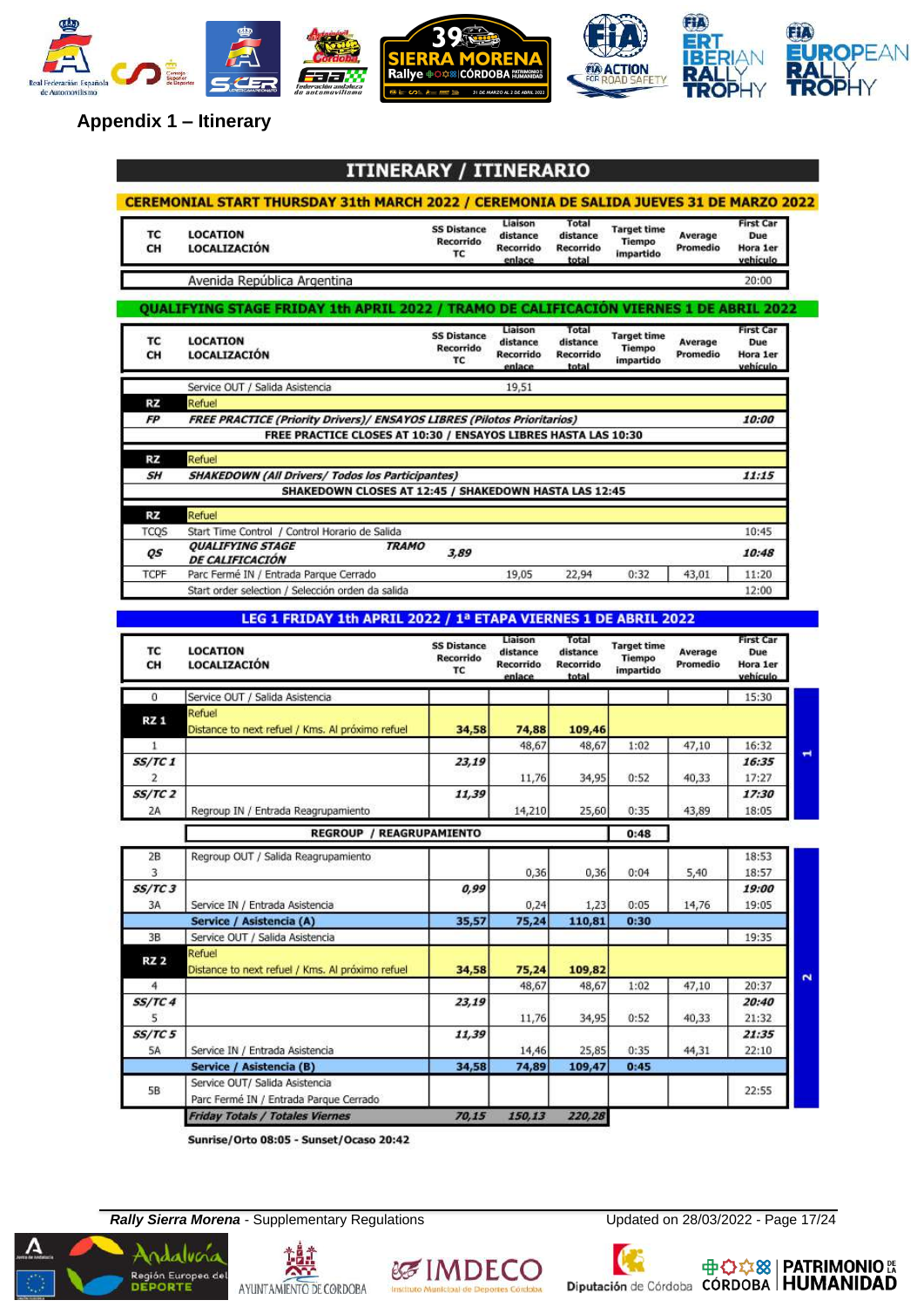

| тс<br>CH                     | <b>LOCATION</b><br><b>LOCALIZACIÓN</b>                     | <b>SS Distance</b><br><b>Recorrido</b><br><b>TC</b> | Liaison<br>distance<br>Recorrido<br>enlace | Total<br>distance<br><b>Recorrido</b><br>total | <b>Target time</b><br><b>Tiempo</b><br>impartido | Average<br>Promedio | <b>First Car</b><br>Due<br>Hora 1er<br>vehículo |  |
|------------------------------|------------------------------------------------------------|-----------------------------------------------------|--------------------------------------------|------------------------------------------------|--------------------------------------------------|---------------------|-------------------------------------------------|--|
| 5C                           | Start Parc Fermé / Salida Parque Cerrado                   |                                                     |                                            |                                                |                                                  |                     | 9:00                                            |  |
| 5D                           | Service IN / Entrada Asistencia                            |                                                     | 0,35                                       | 0,35                                           | 0:02                                             | 10,50               | 9:02                                            |  |
|                              | Service / Asistencia (C)                                   | $\bf{0}$                                            | 0,35                                       | 0,35                                           | 0:15                                             |                     |                                                 |  |
| 5E                           | Service OUT / Salida Asistencia                            |                                                     |                                            |                                                |                                                  |                     | 9:17                                            |  |
| RZ <sub>3</sub>              | Refuel<br>Distance to next refuel / Kms. Al próximo refuel | 53,14                                               | 105,56                                     | 158,70                                         |                                                  |                     |                                                 |  |
| 6                            |                                                            |                                                     | 39,33                                      | 39,33                                          | 0:50                                             | 47,20               | 10:07                                           |  |
| $SS/TC$ 6<br>7               |                                                            | 24,97                                               | 28,05                                      | 53,02                                          | 1:17                                             | 41,31               | 10:10<br>11:27                                  |  |
| $SS/TC$ 7<br><b>7A</b>       | Regroup IN / Entrada Reagrupamiento                        | 13,20                                               | 9,48                                       | 22.68                                          | 0:37                                             | 36,78               | 11:30<br>12:07                                  |  |
|                              | <b>REGROUP / REAGRUPAMIENTO</b>                            |                                                     |                                            |                                                | 0:40                                             |                     |                                                 |  |
| 7B                           | Regroup OUT / Salida Reagrupamiento                        |                                                     |                                            |                                                |                                                  |                     | 12:47                                           |  |
| 8                            |                                                            |                                                     | 2,14                                       | 2,14                                           | 0:05                                             | 25,68               | 12:52                                           |  |
| SS/TC 8                      |                                                            | 14,97                                               |                                            |                                                |                                                  |                     | 12:55                                           |  |
| 9                            |                                                            |                                                     | 28,70                                      | 43,67                                          | 0:57                                             | 45,97               | 13:52                                           |  |
| SS/TC 9                      |                                                            | 0,99                                                |                                            |                                                |                                                  |                     | 13:55                                           |  |
| <b>9A</b>                    | Service IN / Entrada Asistencia                            |                                                     | 0,24                                       | 1,23                                           | 0:05                                             | 14,76               | 14:00                                           |  |
|                              | Service / Asistencia (D)                                   | 54,13                                               | 107,94                                     | 162,07                                         | 0:30                                             |                     |                                                 |  |
| 9B                           | Service OUT / Salida Asistencia                            |                                                     |                                            |                                                |                                                  |                     | 14:30                                           |  |
| RZ4                          | Refuel<br>Distance to next refuel / Kms. Al próximo refuel | 53,14                                               | 105,56                                     | 158,70                                         |                                                  |                     |                                                 |  |
| 10                           |                                                            |                                                     | 39,33                                      | 39,33                                          | 0:47                                             | 50,21               | 15:17                                           |  |
| <i><b>SS/TC 10</b></i><br>11 |                                                            | 24,97                                               | 28,05                                      | 53,02                                          | 1:17                                             | 41,31               | 15:20<br>16:37                                  |  |
| <b>SS/TC11</b>               |                                                            | 13,20                                               |                                            |                                                |                                                  |                     | 16:40                                           |  |
| 11A                          | Regroup IN / Entrada Reagrupamiento                        |                                                     | 9,48                                       | 22,68                                          | 0:37                                             | 36,78               | 17:17                                           |  |
|                              | <b>REGROUP</b>                                             | / REAGRUPAMIENTO                                    |                                            |                                                | 0:40                                             |                     |                                                 |  |
| 118<br>12                    | Regroup OUT / Salida Reagrupamiento                        |                                                     | 2,14                                       | 2,14                                           | 0:05                                             | 25,68               | 17:57<br>18:02                                  |  |
| <i><b>SS/TC 12</b></i>       |                                                            | 14,97                                               |                                            |                                                |                                                  |                     | 18:05                                           |  |
| 12A                          | Rally END / Fin Rallye                                     |                                                     | 28,70                                      | 43,67                                          | 0:55                                             | 47,64               | 19:00                                           |  |
|                              | Saturday Totals / Totales Sábado                           | 107,27                                              | 215,99                                     | 323,26                                         |                                                  |                     |                                                 |  |

Sunrise/Orto 08:03 - Sunset/Ocaso 20:43

| <b>TOTALS OF RALLY / TOTALES DEL RALLYE</b>                                |          |                          |              |               |  |  |
|----------------------------------------------------------------------------|----------|--------------------------|--------------|---------------|--|--|
|                                                                            | SS<br>тc | Liaison<br><b>Enlace</b> | <b>Total</b> | $\frac{9}{6}$ |  |  |
| Friday 1th April / Viernes 1 de Abril<br>Sections 1,2 / Secciones 1,2      | 70,15    | 150.13                   | 220.28       | 31,84%        |  |  |
| Saturday 2th April / Sábado 2 de Abril<br>Sections 3,4,5 / Secciones 3,4,5 | 107,27   | 215.99                   | 323,26       | 33,18%        |  |  |
| <b>Total 12 SS / TC</b>                                                    | 177,42   | 366,12                   | 543,54       | 32,51%        |  |  |

**Rally Sierra Morena** - Supplementary Regulations Updated on 28/03/2022 - Page 18/24



**& IMDECO** 



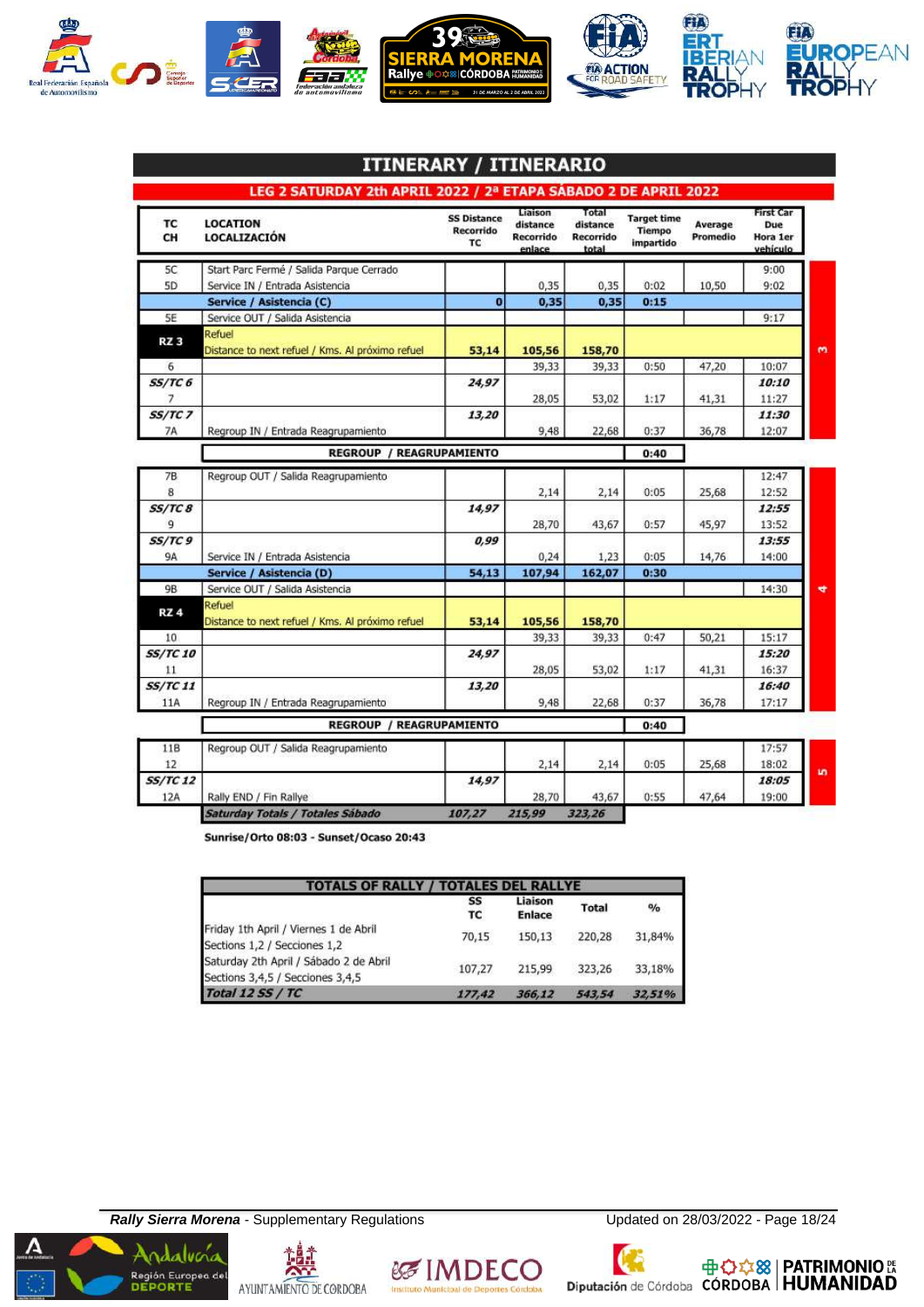

### **Appendix 2 – Reconnaissance schedule**

Participants can choose between the Saturday and Sanday before the rally (Option 1) or the Wednesday and Thursday of the week of the rally (Option 2). The chosen option must be communicated to the organization by email **secretaria@rallyesierramorena.com** Collect documents and Tracker systems:

| <b>Saturday 26th March (Option 1)</b>                 | From 09:00 to 12:00 |
|-------------------------------------------------------|---------------------|
| Wednesday 30th March (Option 2)   From 16:00 to 21:00 |                     |

#### **Recces shedule**

| <b>Special Stage</b>          | SS Kms.                            | <b>Schedule</b>                                                |                                            |  |
|-------------------------------|------------------------------------|----------------------------------------------------------------|--------------------------------------------|--|
| Shakedown<br>SS 1/4<br>SS 2/5 | 3.89<br>23,19<br>11,39             | <b>Option 1</b><br>Saturday 26th March<br>Sunday 27th March    | From 11:00 to 21:00<br>From 09:00 to 14:30 |  |
| SS 7/11<br>SS 8/12            | SS 6/10<br>24,97<br>13,20<br>14,97 | <b>Option 2</b><br>Wednesday 30th March<br>Thursday 31th March | From 16:30 to 22:00<br>From 08:00 to 18:00 |  |

**The SS 3/9 can only be reconnaissance by vehicle on Wednesday 30th March, from 9:00 p.m. to 10:00 p.m., giving only one pass and at a speed limit of 50 km/h. Likewise, the teams will be able to reconnaissance the SS on foot as many times as they want from that day on.**

**WHERE TO AFFIX THE RECONNAISSANCE STICKERS**



**Rally Sierra Morena** - Supplementary Regulations Updated on 28/03/2022 - Page 19/24









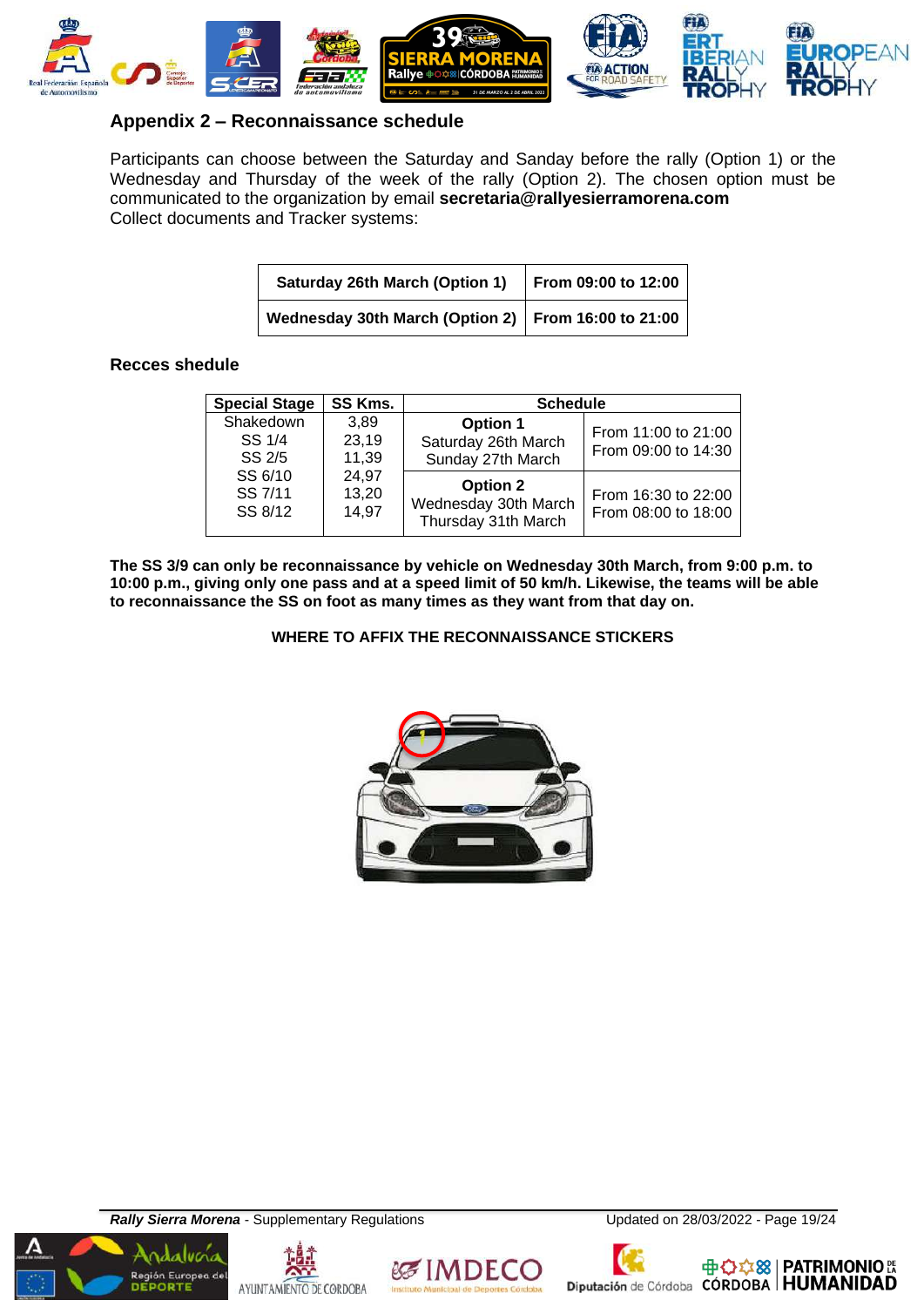

## **Appendix 3 – Competitors Relations Officer**





| Ms. Teresa Sobrino        | Mr. Antonio Pérez Perálvarez |  |  |
|---------------------------|------------------------------|--|--|
| Tlf: $+$ (34) 629 650 608 | Telf: + (34) 617 195 092     |  |  |
| <b>Speaks</b>             | <b>Speaks</b>                |  |  |
| Spanish and English       | Spanish                      |  |  |

#### **Work schedule:**

These officers are present or at least:

- Administrative checks
- **Scrutineering**
- **Start Rally**
- **Regrouping**
- Service Parc
- Rally end

The planning and timetable all participants will be provided in the course of collecting documentation.

**Rally Sierra Morena** - Supplementary Regulations Updated on 28/03/2022 - Page 20/24











中<del>〇☆8</del> | PATRIMONIO ES<br>Diputación de Córdoba CÓRDOBA | HUMANIDAD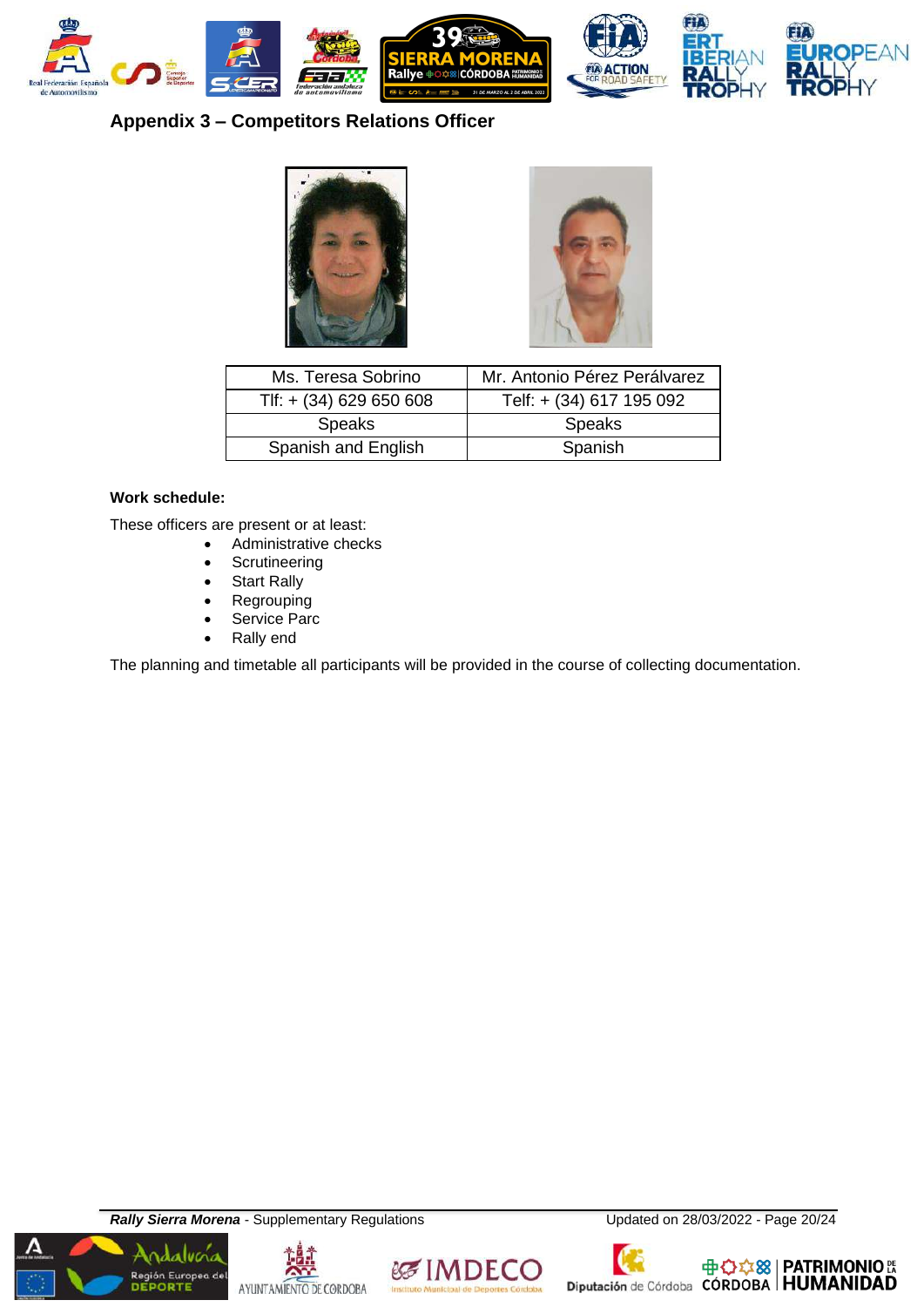

## **Appendix 4 – Decals and supplementary advertising**

| <b>Obligatory advertising</b>      |               |                                                                       |  |  |  |
|------------------------------------|---------------|-----------------------------------------------------------------------|--|--|--|
| Front official rally plate         | 43 x 21,5 cm. | <u>२० स्टिट</u><br><b>IERRA MORENA</b><br>Rallye +008 CÓRDOBA NAMERIA |  |  |  |
| Competition numbers on front doors | 67 x 17 cm.   | <b>+G交8 PATRIMONIO &amp;</b><br>CÓRDOBA <b>HUMANIDAD</b>              |  |  |  |

| <b>Optional advertising</b>            |                   |                                        |  |  |  |  |
|----------------------------------------|-------------------|----------------------------------------|--|--|--|--|
| Rear window panel 1                    | $30 \times 8$ cm. | <b>Kecalvi末</b>                        |  |  |  |  |
| Rear window panel 2                    | $30 \times 8$ cm. | <b>El Arcángel</b><br>CENTRO COMERCIAL |  |  |  |  |
| Optional advertising on the front door | 40 x 20 cm.       | Diputación<br>AYUNTAMENTO DE CÓLDOBA   |  |  |  |  |



**Rally Sierra Morena** - Supplementary Regulations Updated on 28/03/2022 - Page 21/24



Región Europea del







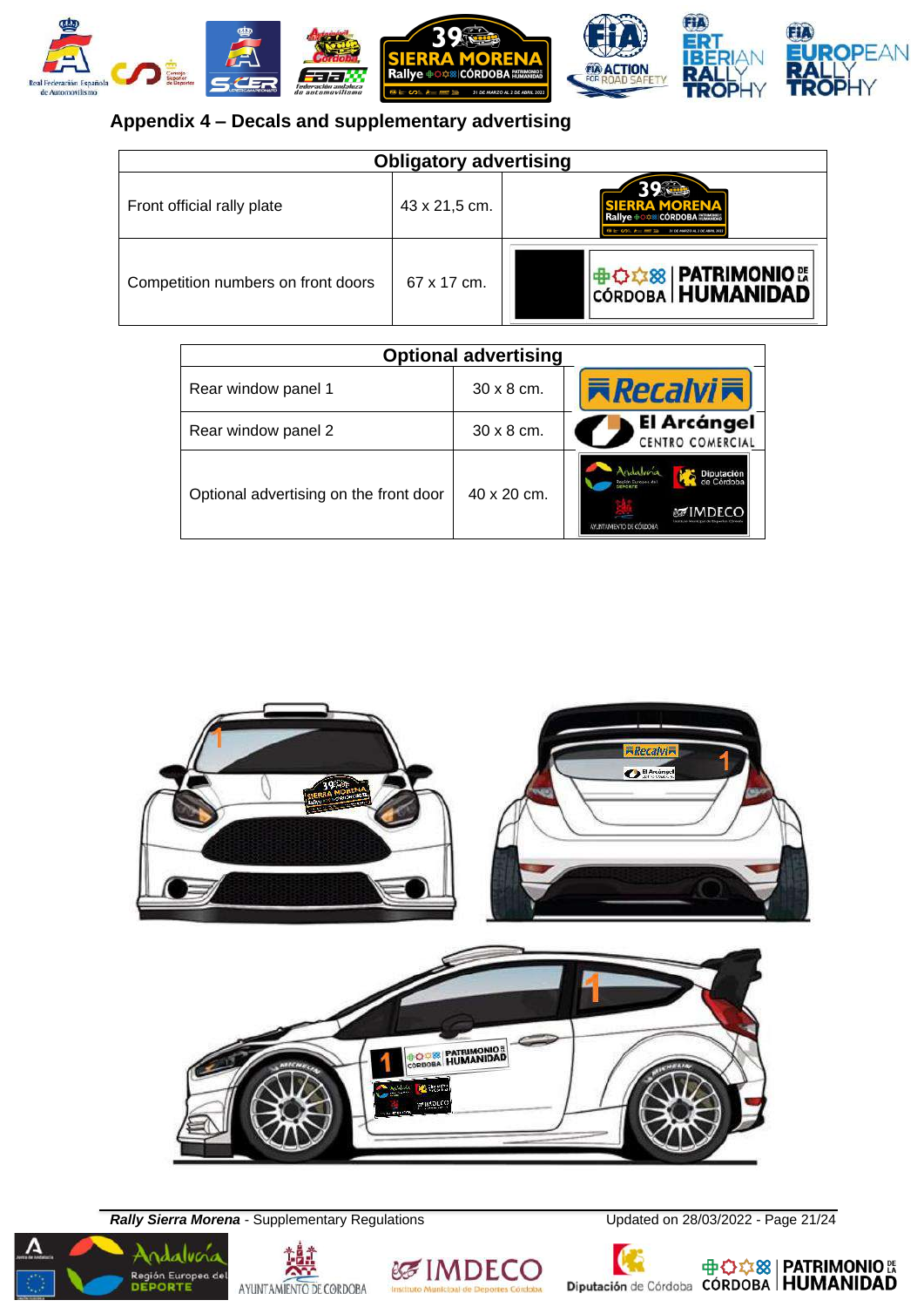

## **Appendix 5 – Extracts from FIA ISC Appendix L relating to overalls, helmets and any other safety requirements**

All competitors are reminded of Appendix L of the FIA International Sporting Code, in particular its Chapter III - Drivers' Equipment.

#### **Helmets (Appendix L, Chapter III, Art. 1)**

All crews must wear crash helmets homologated to one of the following FIA standards:

- 8858-2002 or 8858-2010 (Technical List N°41),
- 8859-2015 (Technical List N°49),
- 8860-2004 or 8860-2010 (Technical List N°33), or
- 8860-2018 or 8860-2018-ABP (Technical List N°69)

## **Frontal Head Restraint (FHR, Appendix L, Chapter III, Art. 3)**

All crews must use FIA approved FHR systems homologated to FIA standard 8858. Approved FHRs, anchorages and tethers are listed in Technical List N° 29. See also helmet compatibility chart in Appendix L, Chapter III, Art. 3.3.

#### **Flame-resistant clothing (Appendix L, Chapter III, Art. 2)**

All drivers and co-drivers must wear overalls as well as gloves (optional for co-drivers), long underwear, a balaclava, socks and shoes homologated to the FIA 8856-2000 standard (Technical List N°27) or 8856- 2018 (Technical List  $N^{\circ}$  74). Please pay special attention to the prescriptions of Art. 2 concerning embroidery and printing on flame-resistant clothing (manufacturer certificates etc.) **as well as concerning the correct wearing of the clothing elements! See also Regional Rally Sporting Regulations, Article 53.1.**

#### **Biometric Devices (Appendix L, Chapter III, Art. 2.1)**

Drivers may wear a device to collect biometric data during racing.

- If the biometric device is integrated into a protective garment homologated to FIA Standard 8856, the garment shall be homologated to FIA Standards 8856 and 8868-2018.
- If the biometric device is a stand-alone device, then the device must be homologated to FIA Standard 8868-2018 only. This device must be worn in addition to the garment homologated to FIA Standard 8856.

#### **Wearing of jewellery (Appendix L, Chapter III, Art. 5)**

The wearing of jewellery in the form of body piercing or metal neck chains is prohibited during the competition and may therefore be checked before the start.

#### **RELATED LINKS:**

FIA International Sporting Code and appendices: <https://www.fia.com/regulation/category/123> FIA Technical Lists: <https://www.fia.com/regulation/category/761>

**Rally Sierra Morena** - Supplementary Regulations Updated on 28/03/2022 - Page 22/24







Diputación de Córdoba CÓRDOBA | HUMANIDAD

**中心な88 | PATRIMONIO &**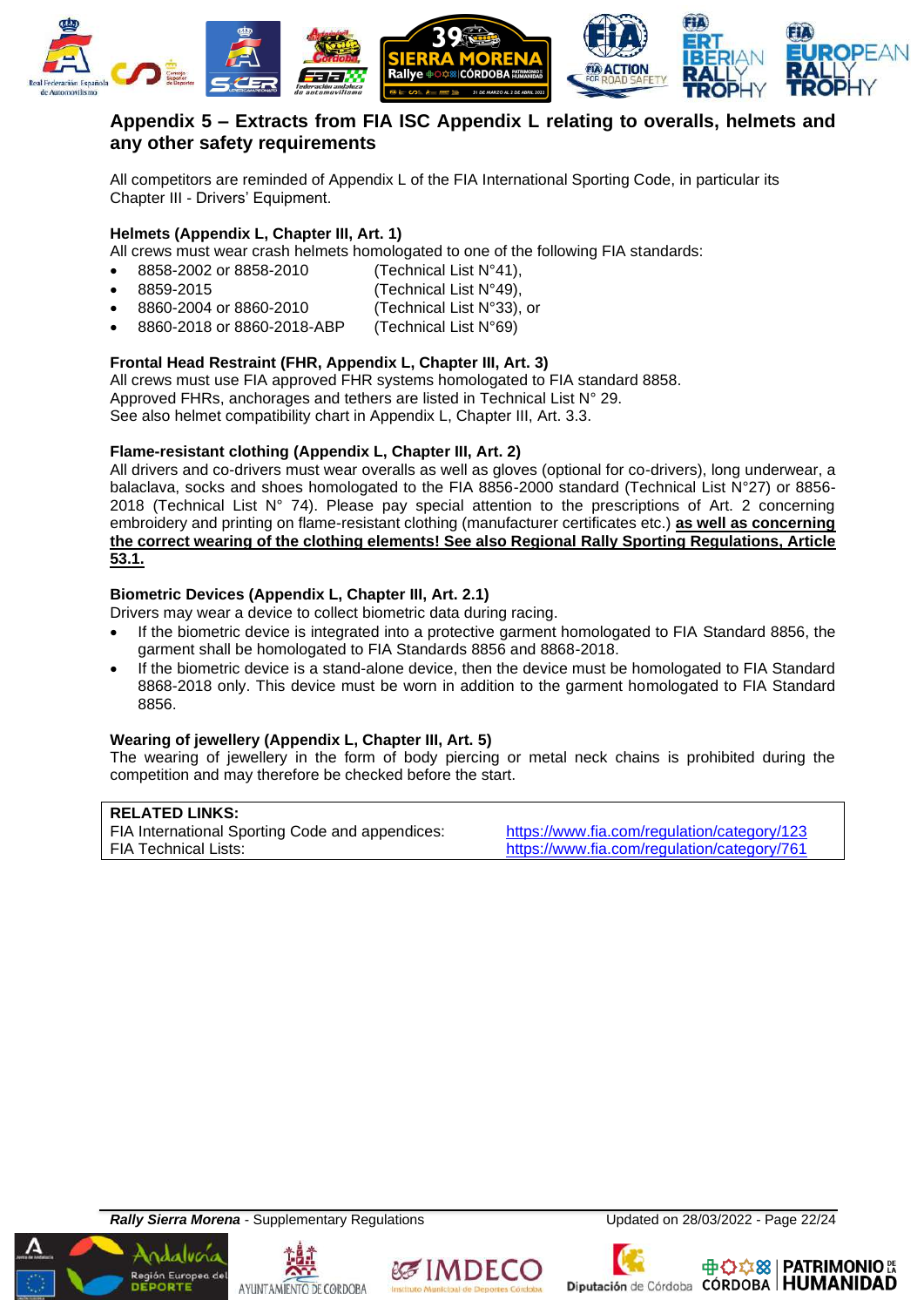

## **Appendix 6 – Qualifying Stage**

#### **Qualifying Stage**

Competitors: This Stage is reserved for Priority drivers RFEDA and FIA and ERT registered drivers, and it's mandatory to enter and take part in it. Your classification will serve to establish the order of the rally's exit Competitors that register for the qualifying stage can also take part in Shakedown.

Time: See programme (SR. Art. 3) Location: Road CO-3402 Distance: 3,89 kms. Service Park: Club "Vistasierra"

#### **Running of Free Practice**

Competitors may complete a maximum of 2 passages of practice within the timeframe specified in programme (SR. Art. 3).

#### **Running of Qualifying Stage**

The eligible drivers will start the Qualifying Stage with 2 minutes gap interval between each car, excepting Stewards' against decision.

The Stewards shall decide the order of drivers who have not been classified in the Spanish Rally Championship for Drivers.

A starting list with time of presentation at time control previous to Qualifying Stage will be published in the programme (SR. Art. 3).

Time card for the Qualifying stage will be issued on the start time control of Shakedown.

The stipulated procedures for the start of a special stage will apply.

Competitors that don't turn up on time the previous TC won't take part in the Qualifying Stage.

In the event of a dead heat, the competitors will be classified according to the start order to this Qualifying Stage.

Any car which breaks down during the Qualifying stage or during the following road section will be towed to the Parc Fermé by the organizers once the Qualifying stage has finished.

All cars which participate in the Qualifying stage must immediately and directly be brought to the Parc Fermé and remain there until released by the Stewards.

Any service on a car once it has finished the Qualifying stage to it has arrived to Parc Fermé is forbidden. Any competitor failing to comply will be subject to a penalty at Stewards' discretion.

#### **Selection of Starting positions of the Rally**

Competitors will choose their start position for the rally, Conforming to the results of the Qualifying Stage. The fastest driver will choose his position first and then the rest of the competitors that they have completed the Qualifying Stage following the position achieved on it. Next competitors that didn't take part or didn´t complete the Qualifying Stage, and finally competitors that didn't turn up on time on the previous TC of Qualifying Stage.

For location and time of day of this procedure see programme (SR. Art. 3.)

Any driver who does not arrive on time to choose his position will automatically choose his position last.

**Rally Sierra Morena** - Supplementary Regulations Updated on 28/03/2022 - Page 23/24